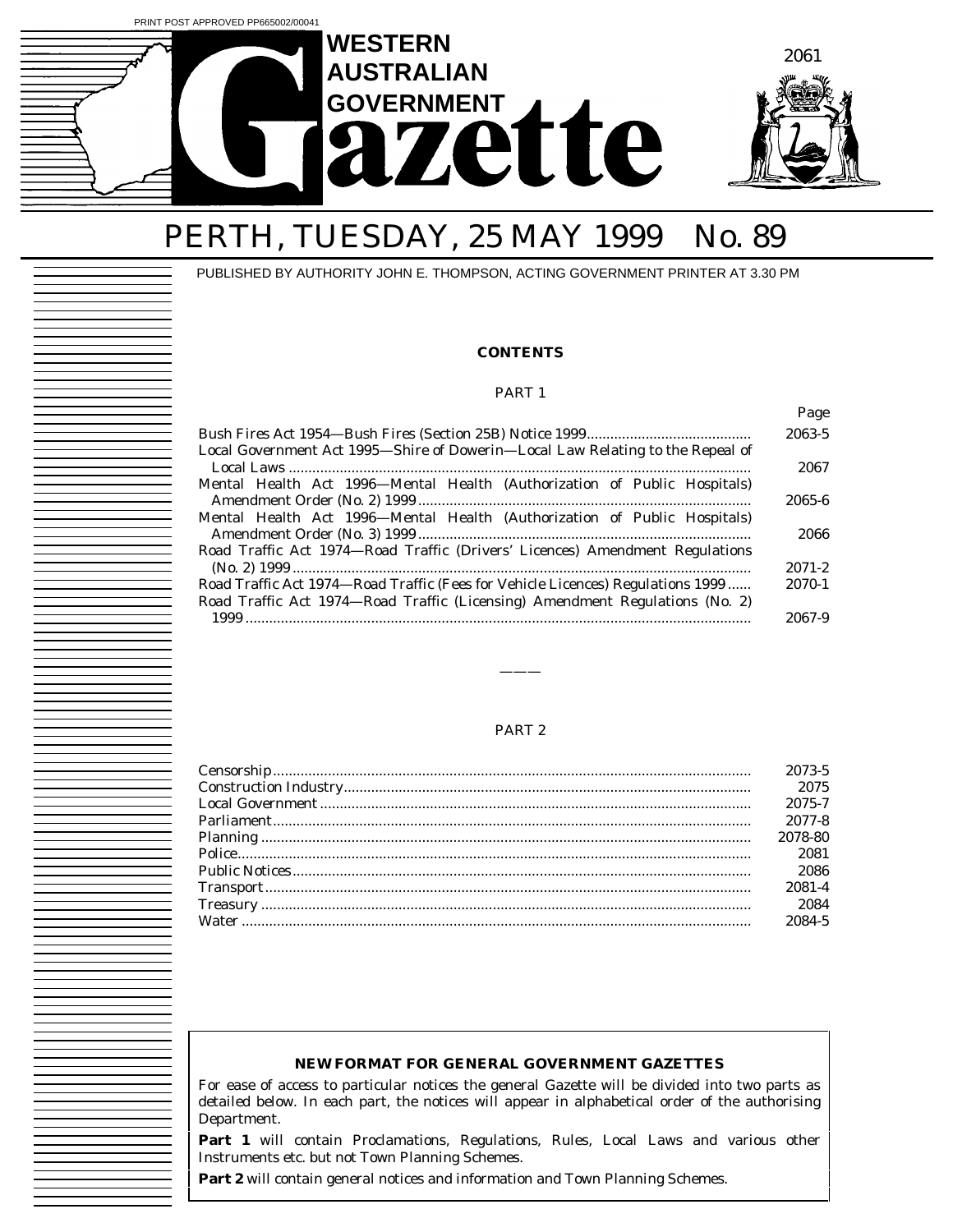## **IMPORTANT COPYRIGHT NOTICE**

© State of Western Australia

This work is copyright. Apart from any use as permitted under the *Copyright Act 1968*, no part may be reproduced by any process without written permission from the Government Printer, State Law Publisher. Inquiries should be directed to the Manager Sales & Editorial, State Law Publisher, 10 William St, Perth 6000.

## **PUBLISHING DETAILS**

The Western Australian *Government Gazette* is published by State Law Publisher for the State of Western Australia on Tuesday and Friday of each week unless disrupted by Public Holidays or unforeseen circumstances (changes to this arrangement will be advertised beforehand on the inside cover).

Special *Government Gazettes* containing notices of an urgent or particular nature are published periodically.

The following guidelines should be followed to ensure publication in the *Government Gazette*.

- Material submitted to the Executive Council prior to gazettal will require a copy of the signed Executive Council Minute Paper and in some cases the Parliamentary Counsel's Certificate.
- Copy should be received by the Manager (Sales and Editorial), State Law Publisher no later than 12 noon on Wednesday (Friday edition) or 12 noon on Friday (Tuesday edition).

Postal address: Delivery address: State Law Publisher State Law Publisher P.O. Box 8448, Ground Floor, Perth Business Centre 6849 (Ground Floor, Perth Business Centre 6849

10 William St. Perth, 6000 Telephone: 9321 7688 Fax: 9321 7536

• Lengthy or complicated notices should be forwarded early to allow for preparation. Failure to observe this request could result in the notice being held over.

If it is necessary through isolation or urgency to fax copy, confirmation is not required by post. *If original copy is forwarded later and published, the cost will be borne by the advertiser.*

## **ADVERTISING RATES AND PAYMENTS**

EFFECTIVE FROM 1 JULY 1998.

Deceased Estate notices, (per estate)—\$17.70

Real Estate and Business Agents and Finance Brokers Licences, (per notice)—\$41.30

Other articles in Public Notices Section—\$41.30 (except items of an exceptionally large nature. In these instances arrangements will be made for pricing the notice at time of lodging).

All other Notices

Per Column Centimetre—\$8.15

Bulk Notices—\$153.00 per page

Clients who have an account will be invoiced for advertising charges.

Clients without an account will need to pay at time of lodging the notice.

# **PUBLISHING ALTERATIONS**

Periodically the normal *Gazette* publishing times need to be altered to cater for disruption caused by public holidays.

- Easter and Christmas holidays cause disruption each year.
- Australia Day and Anzac Day cause disruption when they fall on a Tuesday or Friday.

In these instances, notices warning of the change are generally published on page 2 for approximately 4 weeks prior to the date. Readers are urged to check *Gazettes* accordingly, prior to contacting State Law Publisher.

JOHN A. STRIJK, Government Printer.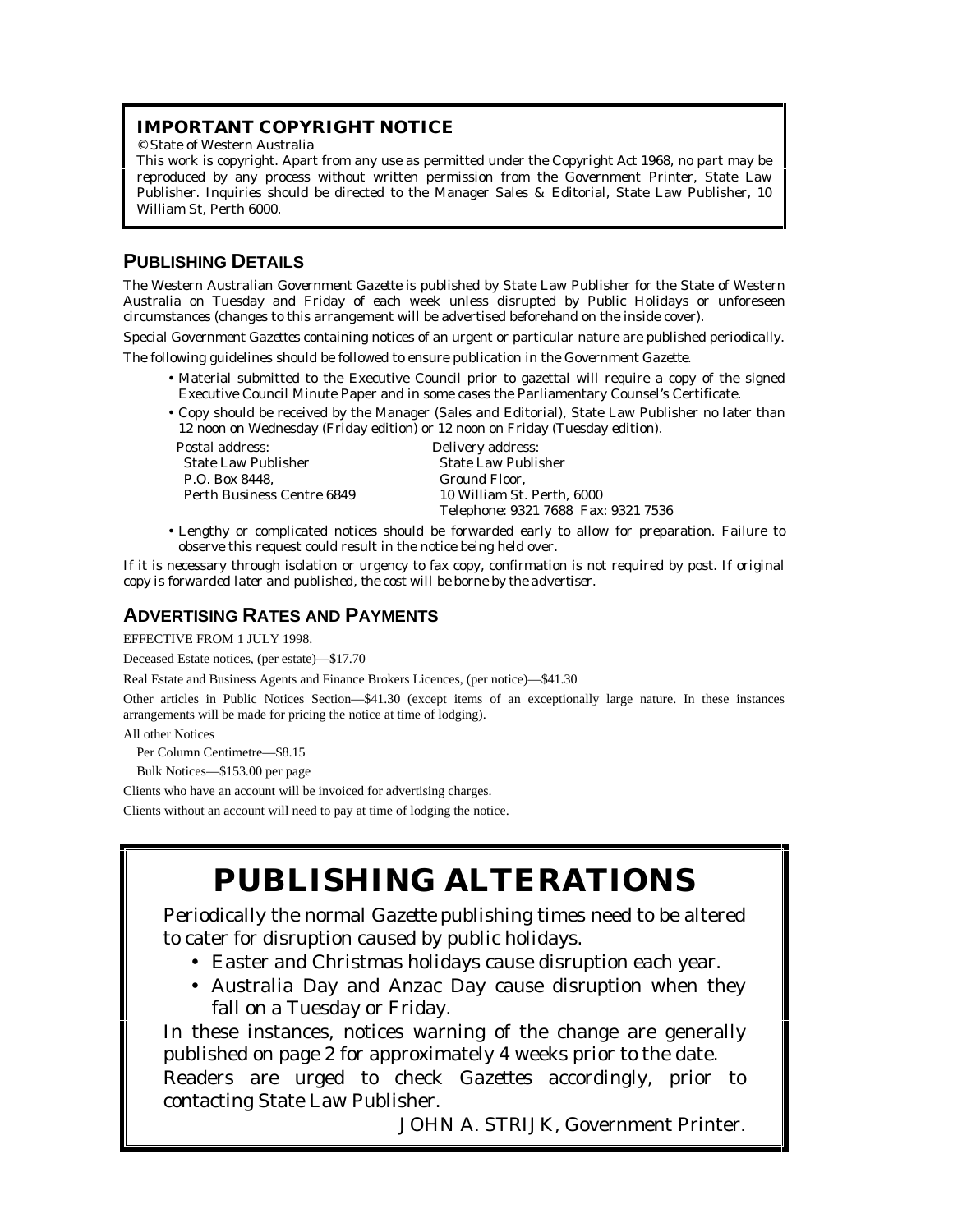# **— PART 1 —**

# **FIRE AND RESCUE**

**FB301\***

Bush Fires Act 1954

# **Bush Fires (Section 25B) Notice 1999**

Made under section 25B of the Act by the Minister for Emergency Services on the recommendation of the Authority.

**1. Citation**

This notice may be cited as the *Bush Fires (Section 25B) Notice 1999.*

## **2. Suspension for 5 years of provisions of section 25 relating to fires lit for destroying garden refuse or rubbish during restricted or prohibited burning times**

- (1) The operation of the provisions of section 25 of the Act that relate to a fire to be lit, or which is lit, for the purpose of destroying garden refuse or rubbish or for any like purpose is suspended.
- (2) The suspension has effect for the period of 5 years from the day on which this notice is published in the *Gazette*.

## **3. Land to which the suspension applies**

This notice applies in respect of all land in the State.

## **4. Conditions applying during the suspension — Schedule 1**

During the period of the suspension, the conditions specified in Schedule 1 apply to a fire which is to be lit, or which is lit, in the open air for the purpose of destroying garden refuse or rubbish or for any like purpose during the restricted burning times and the prohibited burning times for the zone of the State where it is proposed to light or use the fire, unless otherwise specified in the conditions.

## **5. Repeals**

The following Notices are repealed —

(a) "*Burning of Garden Refuse or Rubbish on the Ground*", published in the *Gazette* of 14 October 1983, at page 4171; and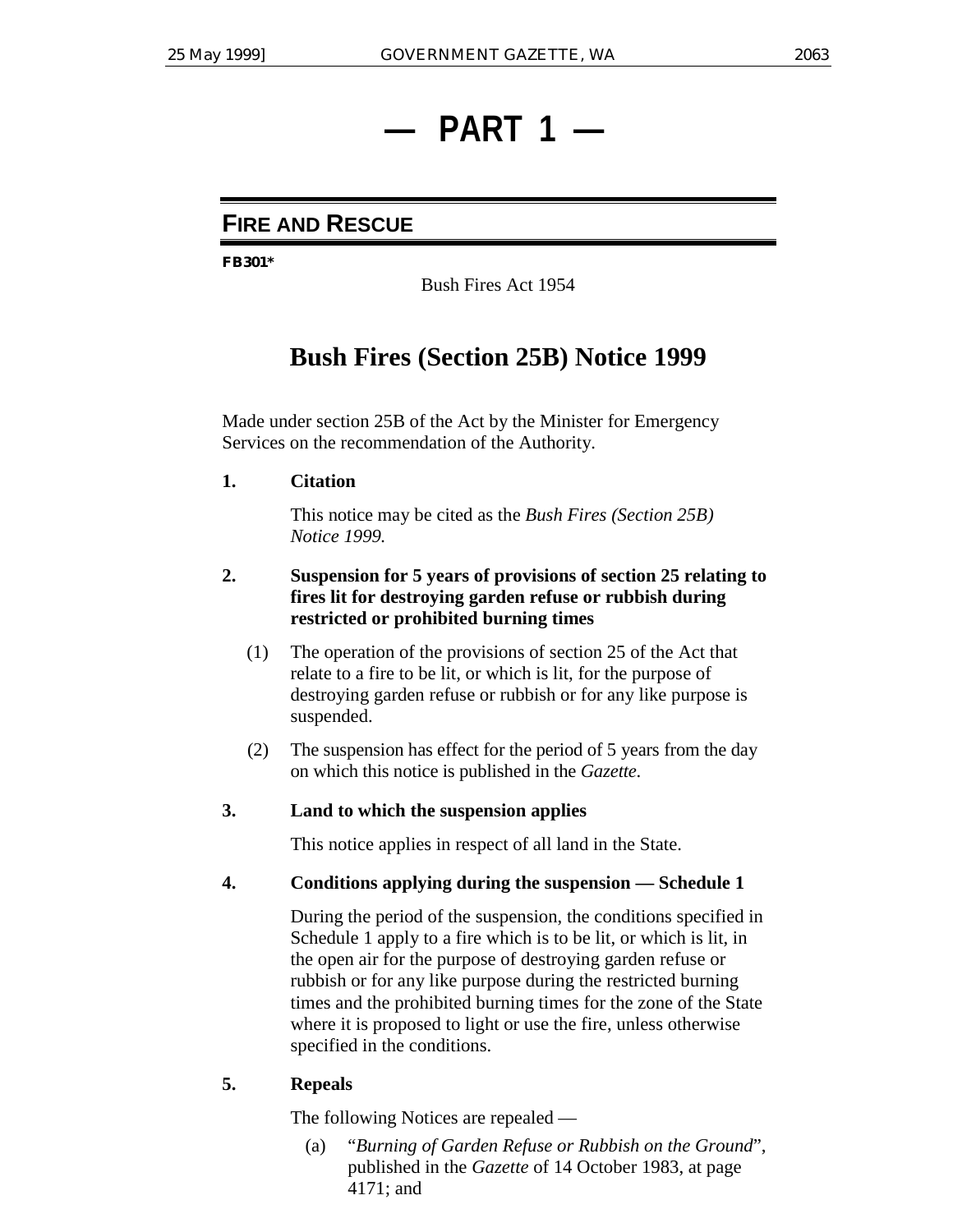(b) "*Burning of Garden Refuse or Rubbish on the Ground*", published in the *Gazette* of 2 November 1984, at page 3532.

## **Schedule 1 — Conditions**

 $\lceil$ cl. 4  $\rceil$ 

## **1. Fires in incinerators or on the ground**

A fire is to be either —

- (a) in an incinerator in accordance with condition 2; or
- (b) on the ground in accordance with condition 3.

## **2. Fires in incinerators**

Where a fire is in an incinerator —

- (a) the incinerator is to be a properly constructed incinerator designed to prevent the escape of sparks or burning material;
- (b) the area within a 2 m radius around the incinerator is to be clear of all inflammable material; and
- (c) the incinerator is to be  $-$ 
	- (i) at least 2 m away from any building or fence; or
	- (ii) such closer distance to a building or fence as is permitted in writing by the local government of the district in which the incinerator is situated.

## **3. Fires on the ground**

- (1) A fire is not to be lit on the ground on a day or during a period of a day for which the fire danger forecast by the Bureau of Meteorology in Perth in respect of the locality where it is desired to light or use the fire is "extreme" or "very high".
- (2) Where a fire is on the ground
	- (a) if the fire is in a district , or part of a district, of a local government specified in the Table to this condition, an area within a 2 m radius around the fire is to be clear of all inflammable material; or
	- (b) otherwise, an area within a 5 m radius around the fire is to be clear of all inflammable material.
- (3) Except as specified in subcondition (4), a fire on the ground is to be lit only between 6 p.m. and 11 p.m. and is to be completely extinguished by midnight of the day on which it was lit.
- (4) Subcondition (3) applies in respect of a district, or a part of a district, of a local government specified in the Table to this condition only during the prohibited burning times for the zone of the State where the district, or part of the district, is located.

## Table

| Town of Bassendean | Town of Mosman Park       |
|--------------------|---------------------------|
| City of Bayswater  | City of Nedlands          |
| City of Belmont    | Shire of Peppermint Grove |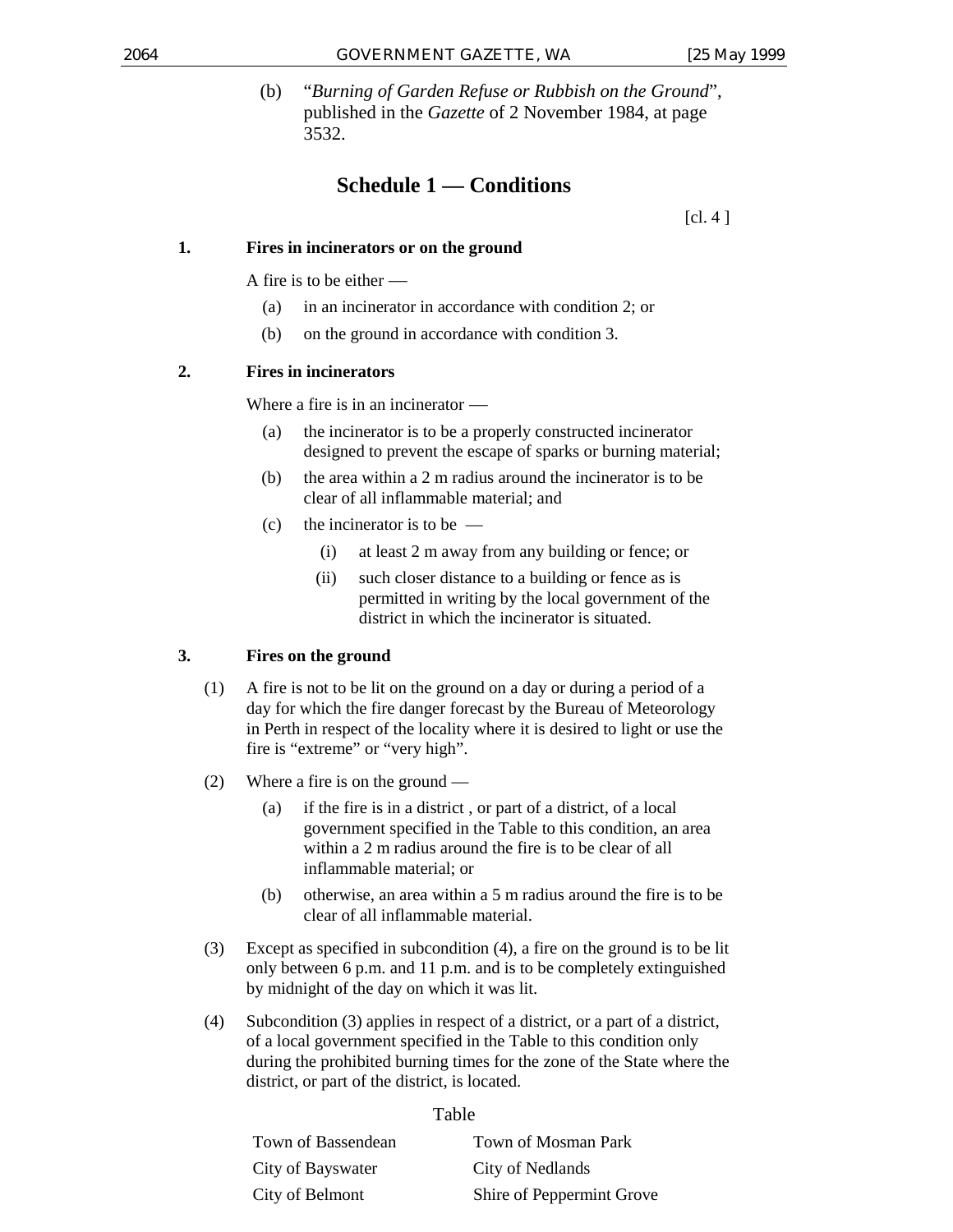| Town of Cambridge      | City of Perth                                                                                                       |
|------------------------|---------------------------------------------------------------------------------------------------------------------|
| City of Canning        | City of South Perth                                                                                                 |
| Town of Claremont      | City of Stirling                                                                                                    |
| Town of Cottesloe      | City of Subiaco                                                                                                     |
| Town of East Fremantle | That part of the Shire of<br>Swan that is in zone 1 as<br>specified in the Gazette of 27<br>October 1995 at p. 4954 |
| City of Fremantle      | Town of Victoria Park                                                                                               |
| City of Melville       | Town of Vincent                                                                                                     |
|                        |                                                                                                                     |

## **4. Person to attend fire**

A person who lights a fire is to remain at the site of the fire, or ensure another person does so, until the fire is completely extinguished.

A. K. R. PRINCE, Minister for Emergency Services

# **HEALTH**

## **HE301\***

Mental Health Act 1996

# **Mental Health (Authorization of Public Hospitals) Amendment Order (No. 2) 1999**

Made by the Governor in Executive Council.

## **1. Citation**

This order may be cited as the *Mental Health (Authorization of Public Hospitals) Amendment Order (No. 2) 1999.*

## **2. Commencement**

This order comes into operation on 29 May 1999.

## **3. Schedule 1 amended**

Schedule 1 to the *Mental Health (Authorization of Public Hospitals) Order 1998\** is amended by inserting in the appropriate alphabetical position —

 $\zeta \zeta$ 

Bentley Hospital Area coloured yellow on Plan No. Bentley Adolescent Unit at Bentley Hospital AC. 1 of 12 April 1999

".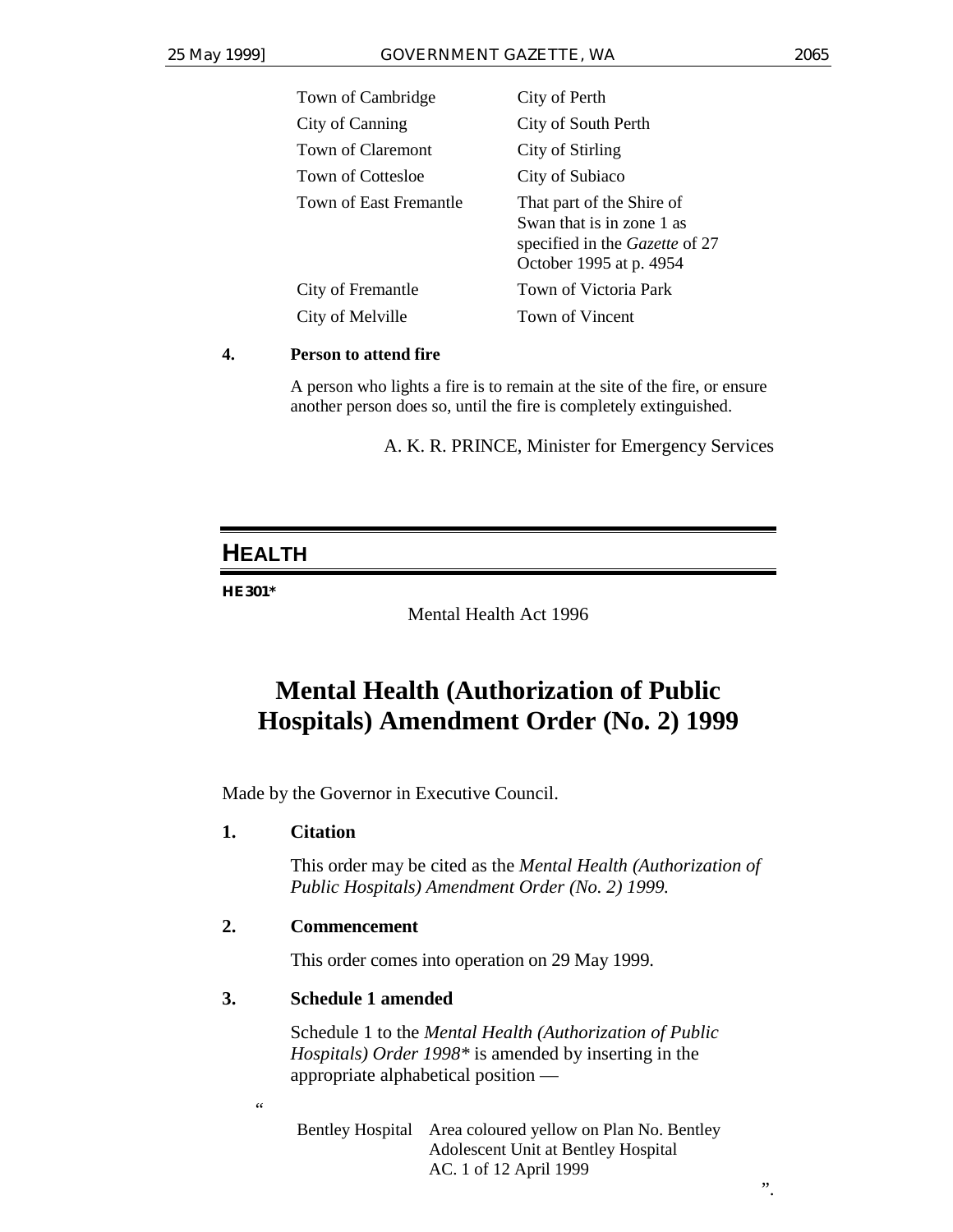".

[\* *Published in Gazette 22 January 1999, pp. 213-14. For amendments to 5 May 1999 see Gazette 12 March 1999, p. 1161.*]

By Command of the Governor,

M. C. WAUCHOPE, Clerk of the Executive Council.

**HE302\***

Mental Health Act 1996

# **Mental Health (Authorization of Public Hospitals) Amendment Order (No. 3) 1999**

Made by the Governor in Executive Council.

## **1. Citation**

This order may be cited as the *Mental Health (Authorization of Public Hospitals) Amendment Order (No. 3) 1999.*

## **2. Commencement**

This order come into operation on 1 July 1999.

## **3. Schedule 1 amended**

Schedule 1 to the *Mental Health (Authorization of Public Hospitals) Order 1998*\* is amended by deleting the following item —

.<br>44

Bentley Hospital Area coloured blue and bordered red on Plan No. Bentley Hospital AC. 10 of 21 June 1994

[\* *Published in Gazette 22 January 1999, pp. 213-14. For amendments to 5 May 1999 see Gazette 12 March 1999, p. 1161*.]

By Command of the Governor,

M. C. WAUCHOPE, Clerk of the Executive Council.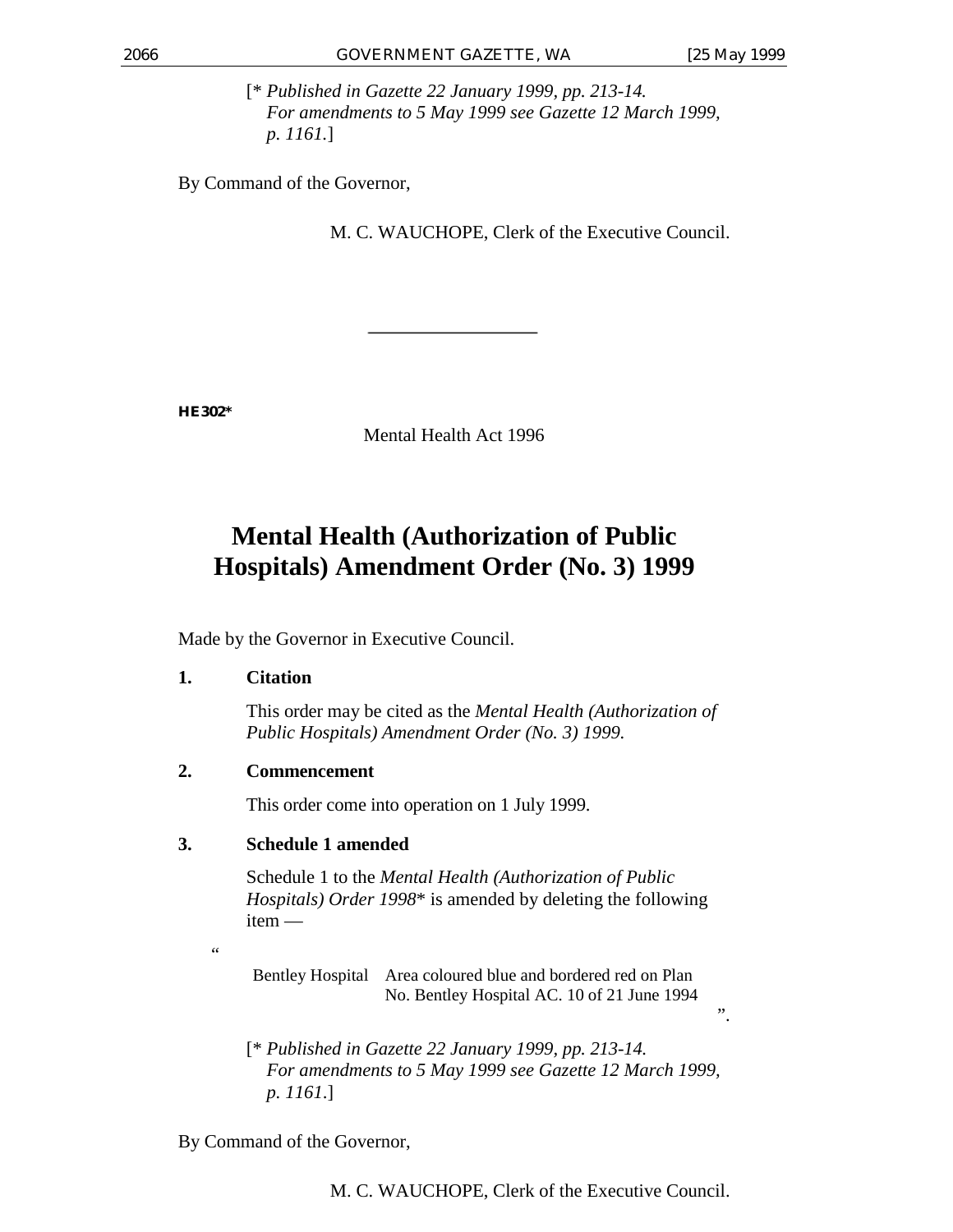## **LOCAL GOVERNMENT**

**LG301\***

#### **LOCAL GOVERNMENT ACT 1995**

*Shire of Dowerin*

#### LOCAL LAW RELATING TO THE REPEAL OF LOCAL LAWS

In pursuance of the powers conferred upon it by the abovementioned Act and all other powers enabling it, the Council of the Shire of Dowerin hereby records having resolved on the 20th day of April 1999 to make the abovementioned local law for the repeal of the following local laws—

| <b>Name of Local Law</b>                   | <b>Date Gazetted</b> |  |
|--------------------------------------------|----------------------|--|
| Dogs                                       | 30/8/29              |  |
| <b>Town Hall</b>                           | 24/12/31             |  |
| O & C Vehicles on Roads                    | 29/4/49              |  |
| <b>Angle Parking</b>                       | 24/6/49              |  |
| <b>Long Service Leave</b>                  | 8/6/51               |  |
| Heavy Traffic O & C                        | 19/7/57              |  |
| <b>Adopt TV Masts &amp; Antennae</b>       | 6/5/60               |  |
| Control of dogs - Repeals Previous         | 31/5/60              |  |
| <b>Regulating Hawkers-Repeals Previous</b> | 15/6/60              |  |
| <b>Buildings</b>                           | 27/10/60             |  |
| <b>Numbering of Houses &amp; Dwellings</b> | 12/12/61             |  |
| Adopt Draft Model No. 8 Old Refrigerators  | 8/11/62              |  |
| & Cabinets                                 | 18/2/65              |  |
| Adopt Draft Model No. 9 Extractive         | 18/2/65              |  |
| <b>Industries</b>                          | 27/10/66             |  |
| Adopt Draft Model No. 13<br>Signs,         | 1/5/70               |  |
| Hoardings & Bill Posting                   | 4/6/70               |  |
| Adopt Draft Model No. 10 Petrol Pumps      | 6/12/74              |  |
| <b>Storage of Flammable Liquids</b>        | 6/12/74              |  |
| Clearing of Land & Removal of Rubbish      | 7/10/83              |  |
| <b>Metric Conversion: Building</b>         | 10/7/87              |  |
| Metric conversion: Numbering of Houses     | 15/4/86              |  |
| & Buildings                                |                      |  |
| Adopt-Dogs                                 |                      |  |
| <b>Amend Dogs</b>                          |                      |  |
| Adopt Model B/L. No. 2 Caravan Parks &     |                      |  |
| Camping Grounds 22/2/74                    |                      |  |

Passed at a meeting of the Council of the Shire of Dowerin held on 20th day of April, 1999.

The Common Seal of the Shire of Dowerin was hereunto affixed in the presence of— On this 18th day of May 1999.

> N. T. HENNING, Shire President. DANIEL J. SIMMS, Chief Executive Officer.

## **TRANSPORT**

**TR301\***

Road Traffic Act 1974

# **Road Traffic (Licensing) Amendment Regulations (No. 2) 1999**

Made by the Governor in Executive Council.

### **1. Citation**

These regulations may be cited as the *Road Traffic (Licensing) Amendment Regulations (No. 2) 1999.*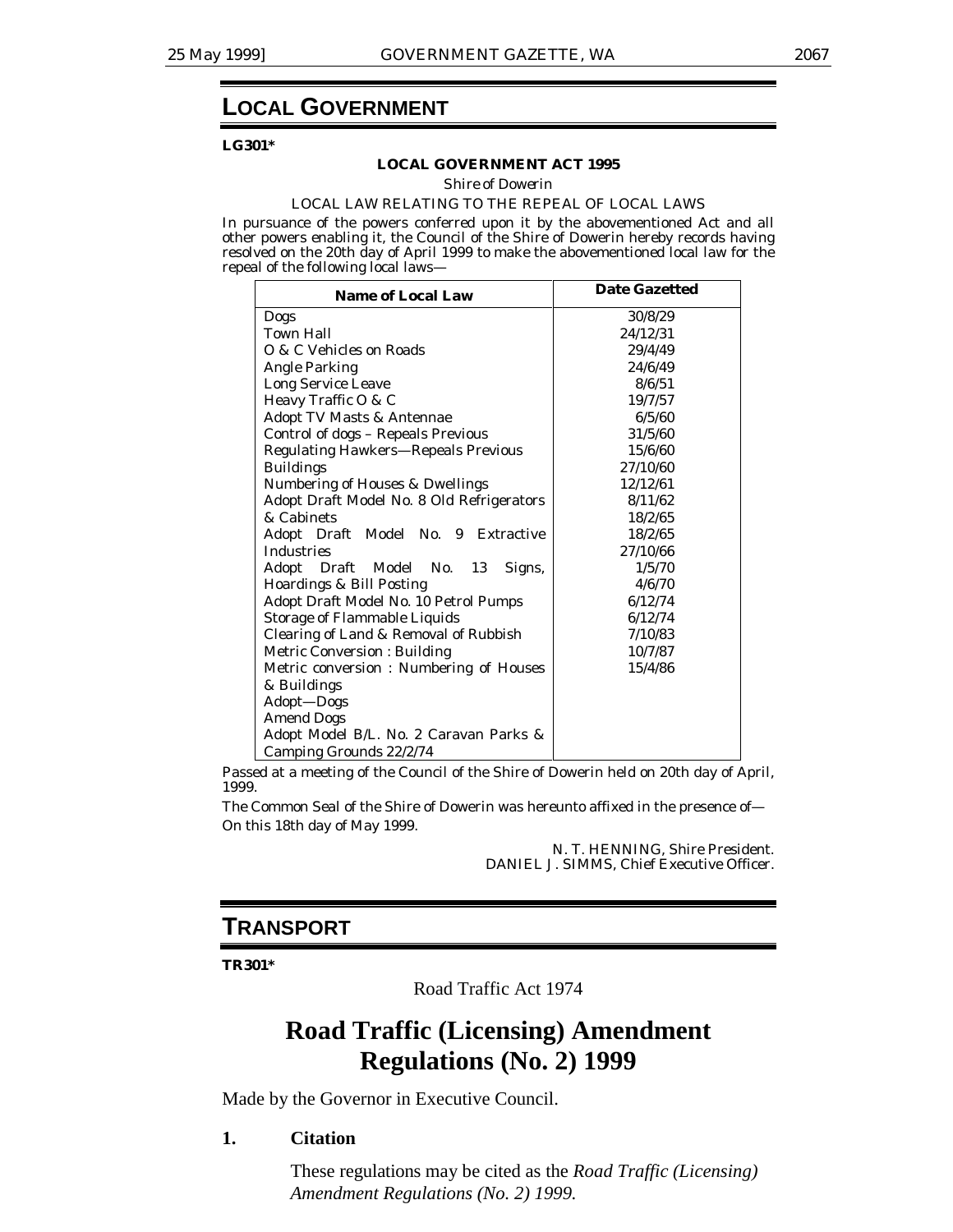## **2. Commencement**

These regulations come into operation on 1 July 1999.

## **3. The regulations amended**

The amendments in these regulations are to the *Road Traffic (Licensing) Regulations 1975*\*.

[\* *Reprinted as at 5 October 1994. For amendments to 5 May 1999 see 1998 Index to Legislation of Western Australia, Table 4, pp. 265-8.*]

## **4. Regulation 3 amended**

"

Regulation 3(1) is amended by deleting the definition of "heavy vehicle" and inserting the following definition instead —

## **"heavy vehicle"** means —

- (a) a vehicle with an MRC exceeding 4 500 kilograms that is —
	- (i) a caravan (motor propelled or trailer type);
	- (ii) a fork lift truck;
	- (iii) a mobile crane;
	- (iv) a motor car;
	- (v) a motor wagon;
	- (vi) an omnibus;
	- (vii) a plant trailer;
	- (viii) a tow truck or tow motor;
		- (ix) a tractor, including plant or prime mover types;
			- or
- (b) a heavy trailer;

".

## **5. Regulation 21FA repealed**

Regulation 21FA is repealed.

## **6. Regulation 21Q amended**

Regulation 21Q(3) is amended by deleting "21FA,".

## **7. Schedule 2 amended**

Schedule 2 is amended as follows:

- (a) in item  $10(a)$  by deleting "first" and inserting after "dealers plates)"
	- except where paragraph  $(b)$  of this item applies ";
- (b) in item 15 by deleting "38" and inserting instead  $\frac{1}{6}$  55 ".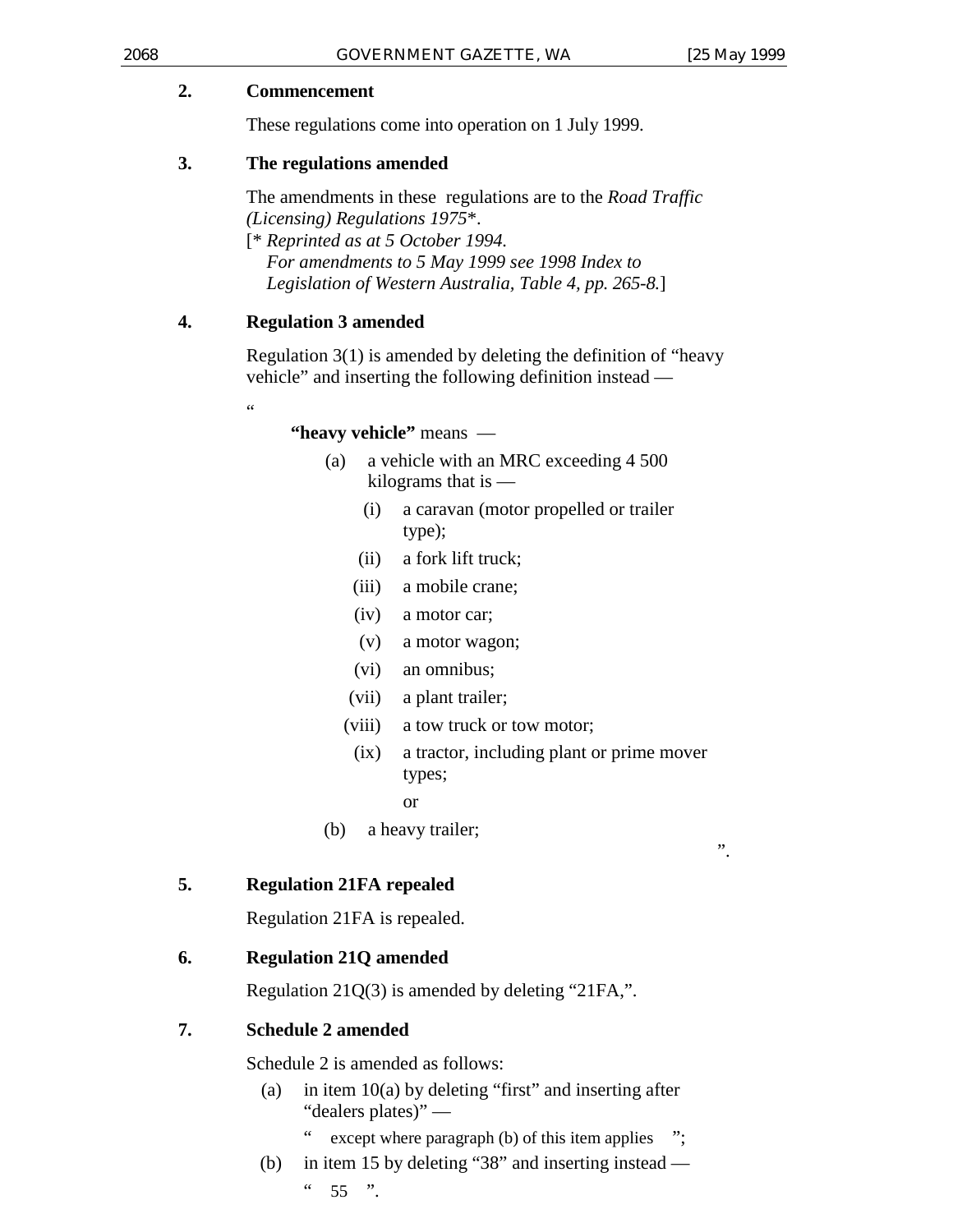$\zeta$   $\zeta$ 

## **8. Schedule 3 amended**

Schedule 3 is amended after the item headed "Semi-trailer, converter dolly trailer or trailer other than a plant trailer" by adding the following item —

## **Caravan (trailer type), plant trailer, tractor (not prime mover type), tractor plant, forklift truck, tow motor, mobile crane**

*[Note: See the Road Traffic (Vehicle Standards) Regulations 1977, reg. 1401 for axle mass loading limits]*

| Column <sub>1</sub> | Column <sub>2</sub>                                            | Column 3 | <b>Column 4</b> |
|---------------------|----------------------------------------------------------------|----------|-----------------|
| 1SV                 | does not exceed axle<br>mass load                              | any      |                 |
| 2SV2                | 1 or 2 axle vehicles that<br>exceed axle mass                  | any      |                 |
| 2SV3                | loading<br>3 axle vehicles that<br>exceed axle mass<br>loading | any      |                 |
| 2SV4                | 4 axle vehicles that<br>exceed axle mass<br>loading            | any      |                 |
| 2SV5                | 5 axle vehicles that<br>exceed axle mass<br>loading            | any      |                 |
| 2SV6                | 6 axle vehicles that<br>exceed axle mass<br>loading            | any      |                 |
| 2SV7                | 7 axle vehicles that<br>exceed axle mass<br>loading            | any      |                 |
| 2SV8                | 8 axle vehicles that<br>exceed axle mass<br>loading            | any      |                 |
| 2SV9                | 9 axle vehicles that<br>exceed axle mass<br>loading            | any      |                 |

".

By Command of the Governor,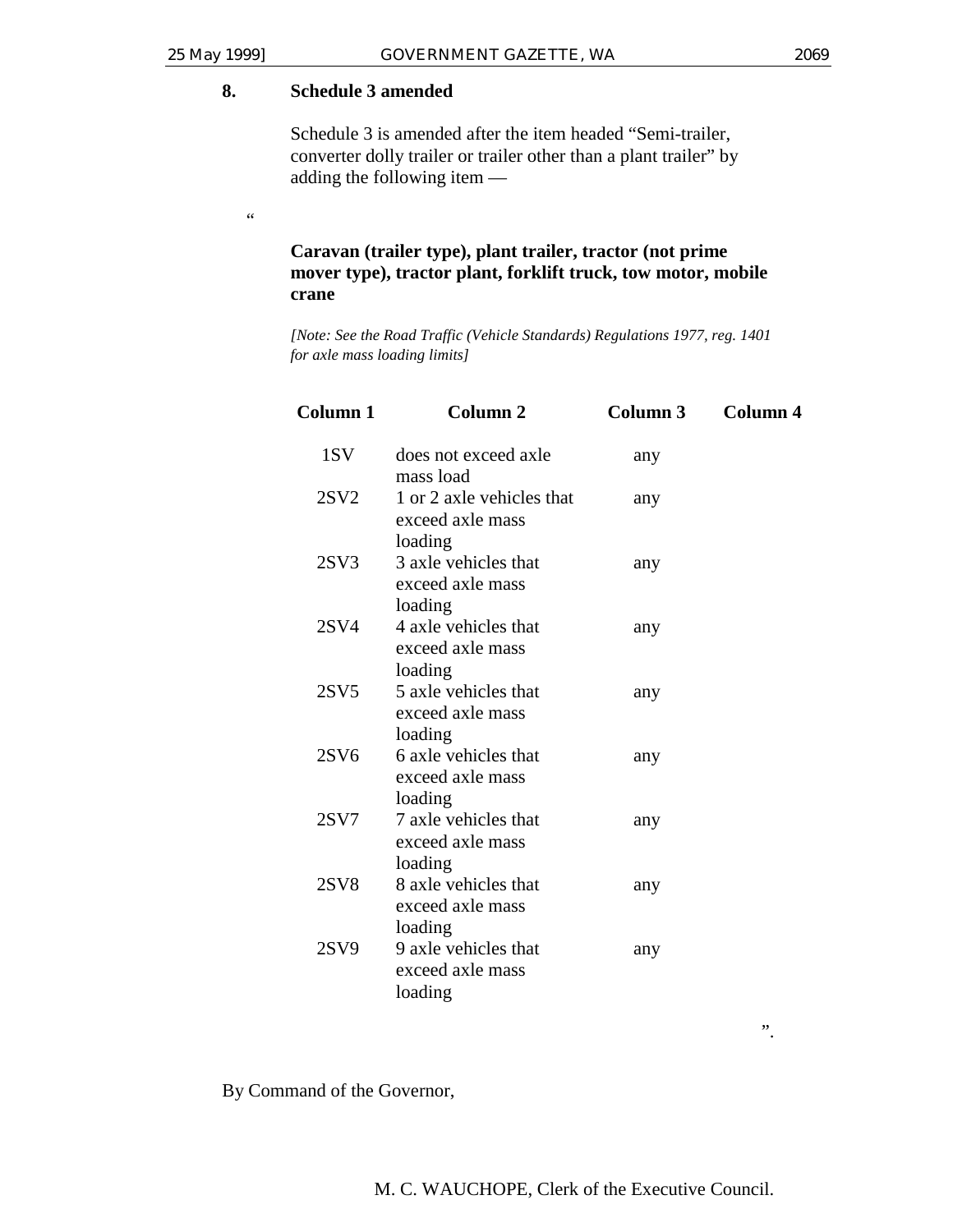**TR302\***

Road Traffic Act 1974

# **Road Traffic (Fees for Vehicle Licences) Regulations 1999**

Made by the Governor in Executive Council under section 28A.

## **1. Citation**

These regulations may be cited as the *Road Traffic (Fees for Vehicle Licences) Regulations 1999.*

## **2. Commencement**

These regulations come into operation on the day of their publication in the *Government Gazette*.

## **3. Specified day: section 28A**

For the purposes of section 28A(3) of the Act, the specified day in relation to these regulations is 1 July 1999.

## **4. The** *Road Traffic Act 1974* **amended**

The amendments in these regulations are to Part III of Schedule 2 to the *Road Traffic Act 1974*\*. [\* *Reprinted as at 25 March 1997.*

*For amendments to 5 May 1999 see 1998 Index to Legislation of Western Australia, Table 1, pp. 217-219*.]

## **5. Second Schedule amended**

 $\epsilon$ 

- (1) Division 2 is amended as follows:
	- (a) in item 2 by deleting "\$12.00" and inserting instead  $"$  \$12.26 ":
	- (b) in item 3 by deleting "\$12.00" and inserting instead  $\degree$  \$12.26 ":
	- (c) in item 4 by deleting "\$6.00" and inserting instead  $\degree$  \$6.13 ":
	- (d) in item 5 by deleting "\$3.00 per 100 kg or part thereof of the tare weight." and inserting instead —

\$3.06 per 100 kg or part thereof of the tare weight, subject to a maximum fee equal to the fee payable for licence class 1SV under Division 4, item 7 of this Schedule.

";

- (e) in item  $6(1)$  by deleting "\$24.00" and inserting instead —
	- $"$  \$24.52 ":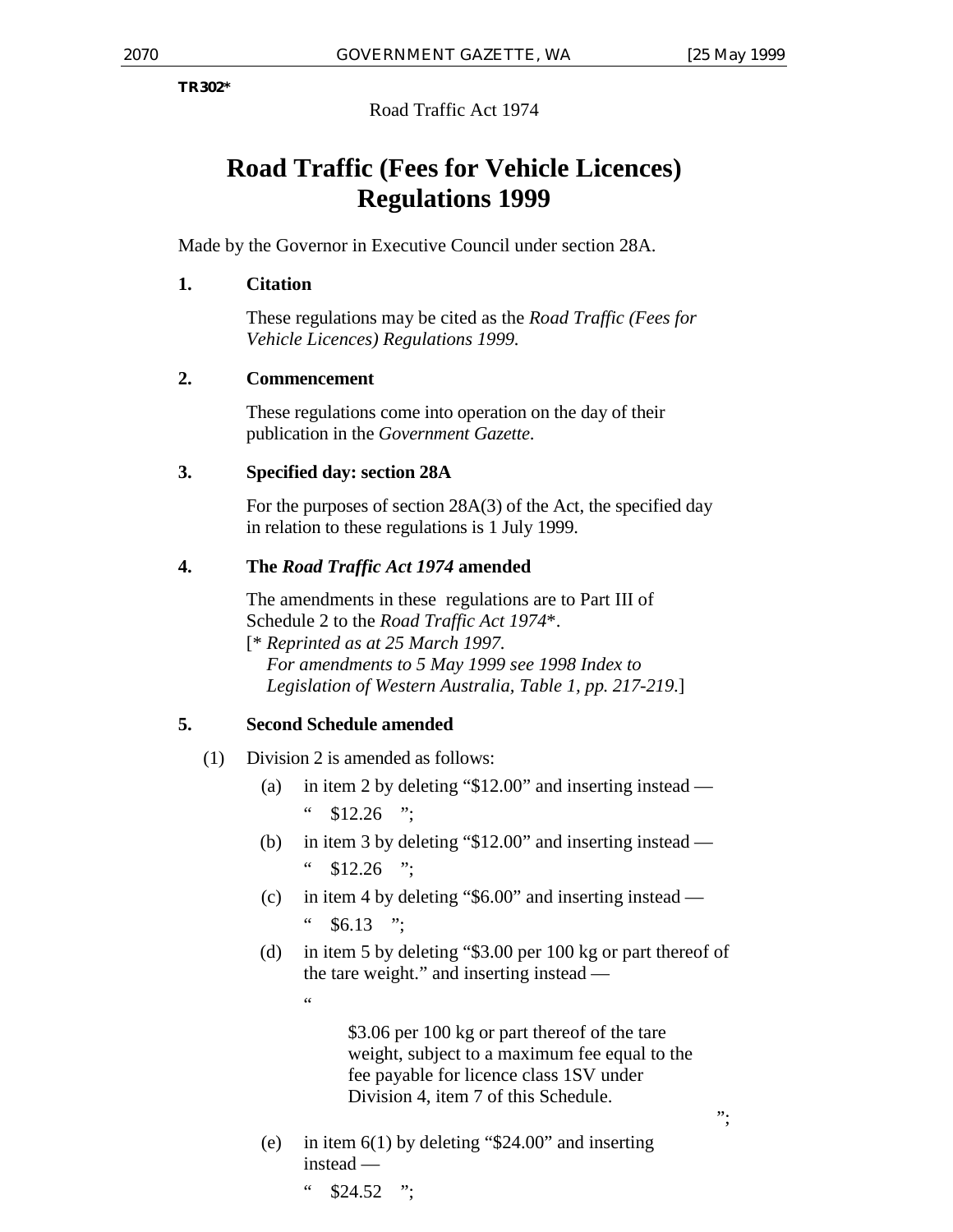".

- (f) in item  $6(2)$  by deleting "\$36.00" and inserting instead —  $\frac{1}{2}$  \$36.79 ".
- (2) Division 4 is amended after item 6 by adding the following item —

 $\epsilon$ 

## **7. Caravan (trailer type), plant trailer, tractor (not prime mover type), tractor plant, forklift truck, tow motor, mobile crane**

For a caravan (trailer type), plant trailer, tractor (not prime mover type), tractor plant, forklift truck, tow motor, or mobile crane the fee is an amount corresponding to the licence class in the Table to this item.

|               | Table |
|---------------|-------|
| Licence Class | Fee   |
|               | \$    |
| 1SV           | 75    |
| 2SV2          | 250   |
| 2SV3          | 500   |
| 2SV4          | 750   |
| 2SV5          | 1000  |
| 2SV6          | 1250  |
| 2SV7          | 1500  |
| 2SV8          | 1750  |
| 2SV9          | 2000  |
|               |       |

By Command of the Governor,

M. C. WAUCHOPE, Clerk of the Executive Council.

**TR303\***

Road Traffic Act 1974

# **Road Traffic (Drivers' Licences) Amendment Regulations (No. 2) 1999**

Made by the Governor in Executive Council.

## **1. Citation**

These regulations may be cited as the *Road Traffic (Drivers' Licences) Amendment Regulations (No. 2) 1999.*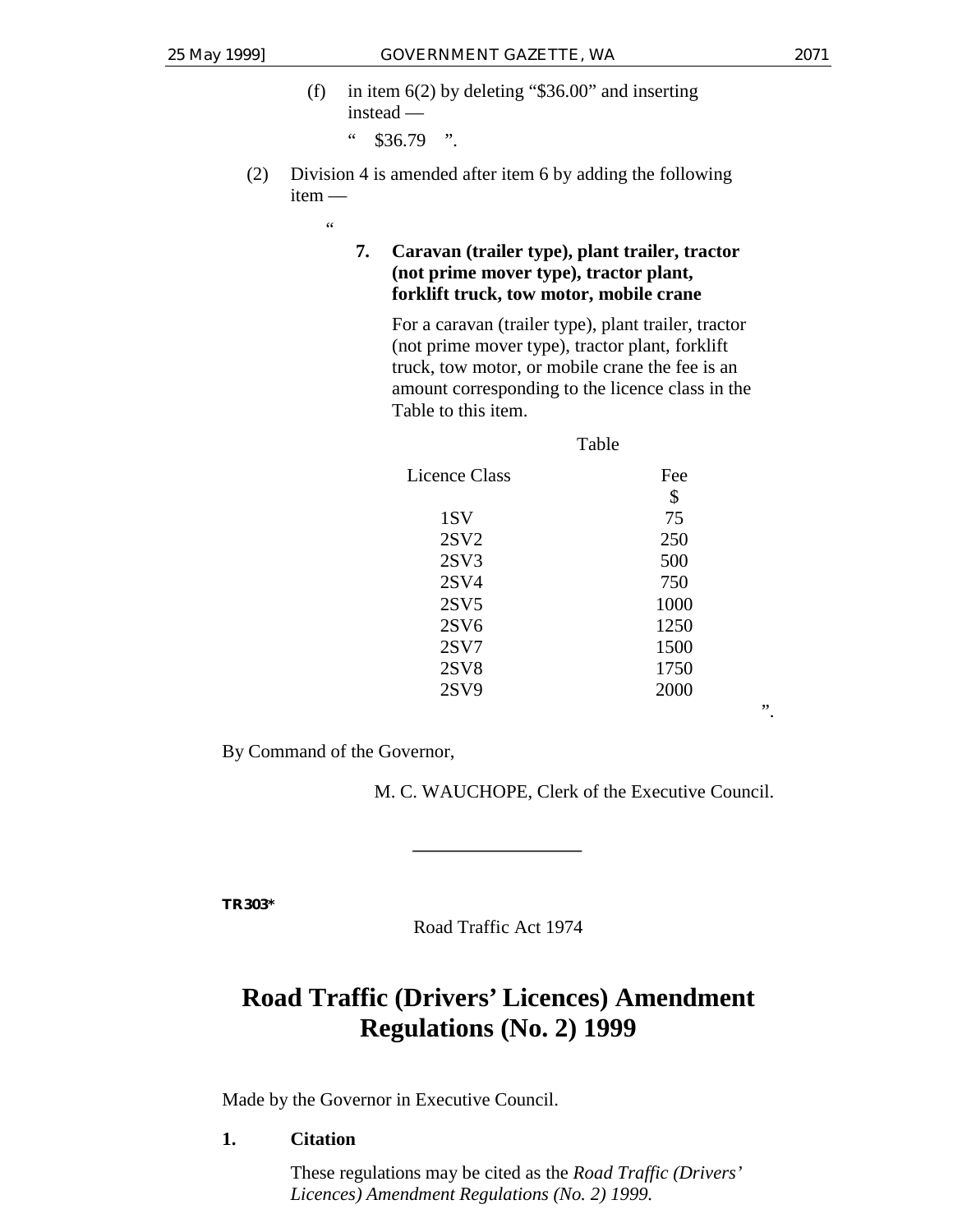## **2. The regulations amended**

The amendments in these regulations are to the *Road Traffic (Drivers' Licences) Regulations 1975*\*. [\* *Reprinted as at 29 October 1996. For amendments to 30 April 1999 see 1998 Index to Legislation of Western Australia, Table 4, p. 264*.]

## **3. Regulation 14A amended**

In regulation 14A, item  $1(a)$  is amended by deleting "a maximum of two driving tests" and inserting instead —

" one driving test ".

## **4. Regulation 14B inserted**

After regulation 14A the following regulation is inserted —

## **14B. Driving tests**

- $(1)$  In this regulation
	- **"allocated time"** means the date and time appointed by the Director General for a particular applicant to attend for a driving test.
- (2) The payment of the fees prescribed in items 1(a) or 2 of regulation 14A entitles an applicant to a driving test at the allocated time.
- (3) The Director General may change the allocated time either at the request of, or with the consent of, an applicant.
- (4) Any request by an applicant to change the allocated time must be made more than 48 hours before the allocated time.
- (5) Subject to subregulation (6), if an applicant fails to attend at the allocated time, the applicant's entitlement to a driving test is forfeited and the fee prescribed by item 2 of regulation 14A must be paid before he or she is entitled to a driving test.
- (6) The Director General may permit an applicant to attend a driving test at a reallocated time if satisfied that there were extenuating circumstances which prevented the applicant from attending at the allocated time or having that time changed in accordance with subregulations (3) and (4).

By Command of the Governor,

M. C. WAUCHOPE, Clerk of the Executive Council.

".

 $\epsilon$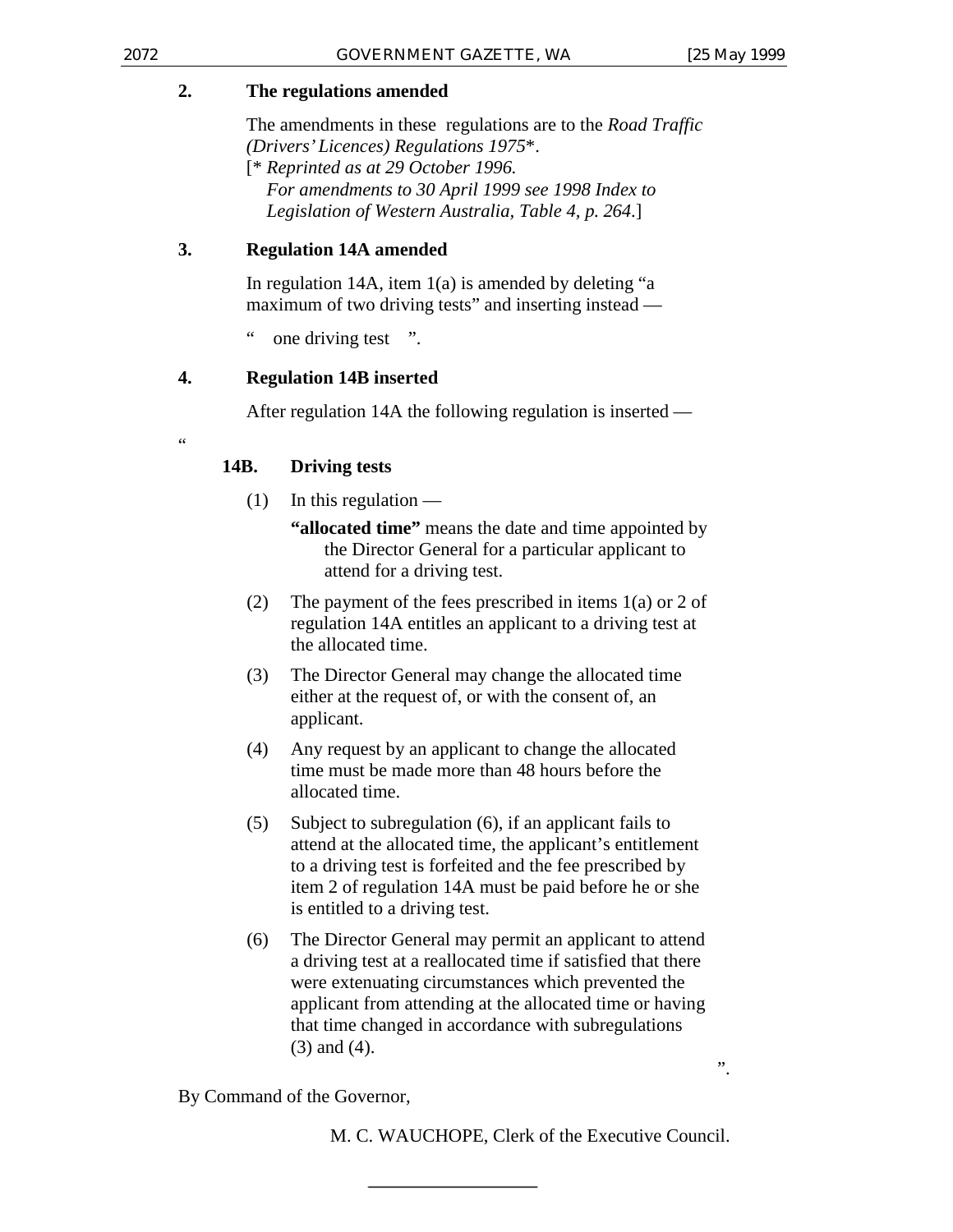# $-$  PART 2

## **CENSORSHIP**

#### **CS401\***

#### **CENSORSHIP ACT 1996**

I, Cheryl Lynn Edwardes, being the Minister administering the Censorship Act 1996, acting in the exercise of the powers conferred by Section 15 of that Act, do hereby determine that the publications specified in the schedule below shall be classified as refused publications for the purposes of that Act. Dated this 18th day of May 1999.

CHERYL LYNN EDWARDES, Minister for Labour Relations.

#### Schedule 11 May 1999 Refused Classification

| <b>Title or Description</b>                            | Publisher                               |
|--------------------------------------------------------|-----------------------------------------|
| Adult Industry Review Vol 2 No 3                       | <b>Eros Foundation</b>                  |
| Amphetamine Syntheses (by Otto Snow)                   | <b>Thoth Press</b>                      |
| Australian Flesh Iss 77                                | <b>Axis Subscription Service</b>        |
| <b>Construction and Operation of Clandestine Drug</b>  |                                         |
| Laboratories, The (by Jack B. Nimble - Second Edition) | <b>Loompanics Unlimited</b>             |
| Domand Iss 2                                           | G&M Fashions (Leisure) Ltd              |
| Downtown Vol 7 No 11                                   | Dino                                    |
| Februs No 29                                           | Pale Horse Ltd                          |
| Fetish Times (European) No 17                          | <b>JMW Publishing</b>                   |
| <b>Improvised Munitions Black Book Vol 1</b>           | <b>Desert Publications</b>              |
| <b>Improvised Munitions Black Book Vol 2</b>           | <b>Desert Publications</b>              |
| Instructress, The Iss 3                                | Imprints                                |
| Janus No 129                                           | Pale Horse Ltd                          |
| Kane No 77                                             | <b>Harrison Marks</b>                   |
| Obsession Vol 4 No 7                                   | Dino                                    |
| Penthouse Apr 1999 Vol 30 No 8                         | <b>General Media Communications Inc</b> |
| Poor Man's James Bond, The (by Kurt Saxon)             | Not Known                               |
| Psychedelic Chemistry (by Michael Valentine Smith)     | Loompanics Unlimited                    |
| Recreational Drugs (by Professor Buzz)                 | <b>Loompanics Unlimited</b>             |
| Score Jun 1999 Vol 8 No 6                              | The Score Group                         |
| Scorpion Vol 1 Iss 16                                  | <b>Stone Castle Publications</b>        |
| Secret Iss 15                                          | <b>Glitter SPRL</b>                     |
| Secrets of Methamphetamine Manufacture (by Uncle       |                                         |
| Fester-Fourth Edition)                                 | Loompanics Unlimited                    |
| Spankers World No 5                                    | 7 Oaks Euro                             |
| <b>Spanking Compendium No 4</b>                        | Pale Horse Ltd                          |
| <b>Strictly Uniforms Iss 8</b>                         | Imprints                                |
| <b>Total Synthesis (by Strike)</b>                     | <b>Not Known</b>                        |
|                                                        |                                         |

#### **CS402\***

#### **CENSORSHIP ACT 1996**

I, Cheryl Lynn Edwardes, being the Minister administering the Censorship Act 1996, acting in the exercise of the powers conferred by Section 15 of that Act, do hereby determine that the publications specified in the schedule below shall be classified as restricted publications for the purposes of that Act.

Dated this 18th day of May 1999.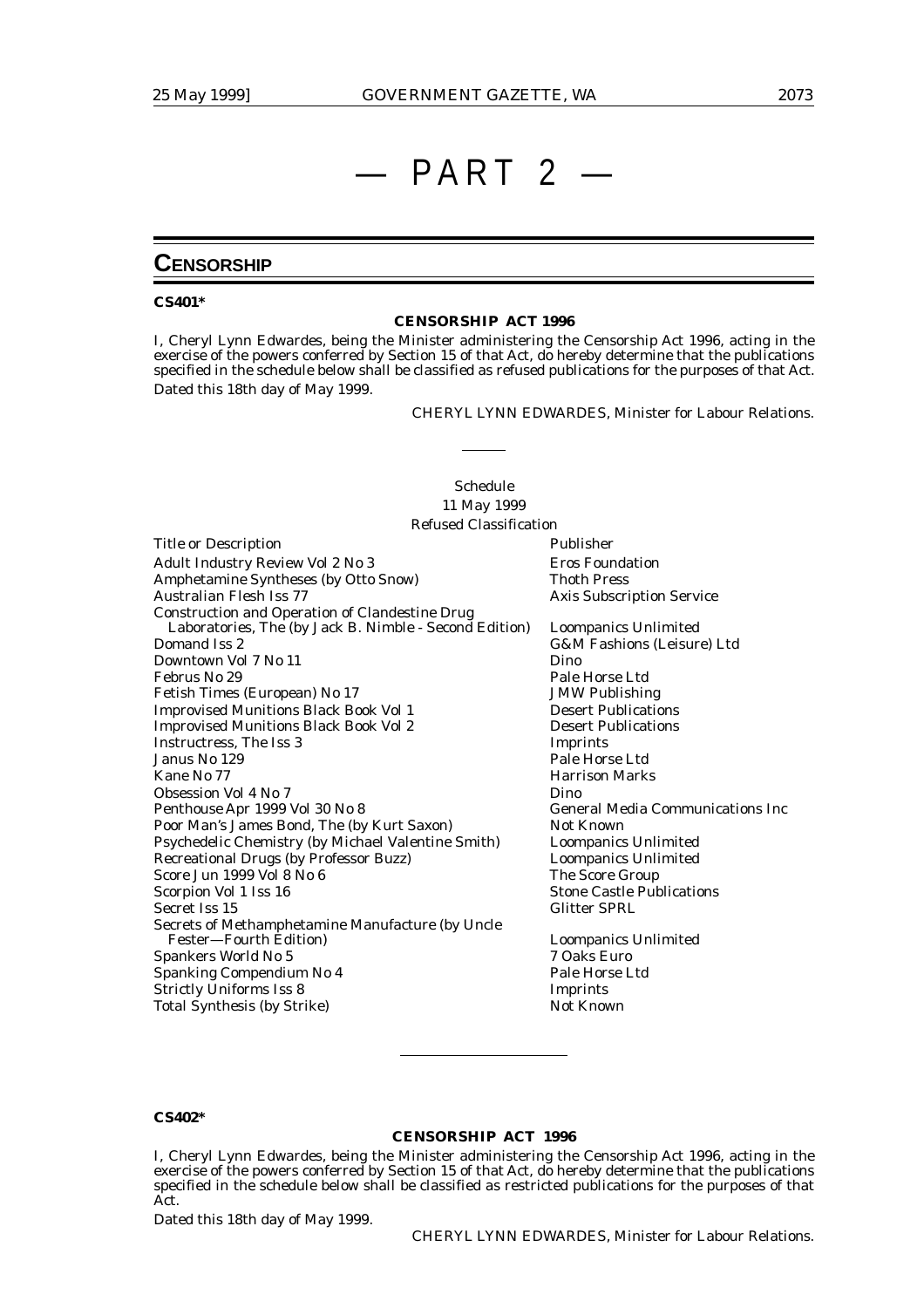#### Schedule 11 May 1999 Restricted Classification

Title or Description **Publisher** Asia 18 Jun 1999 No 20<br>
Australian Hot Talk No 71 Gemkilt Publishing Pty I Australian Rosie, The (Lolita Dream Girls-Collectors Edition) Australian Rosie, The May 1999 No 116 Clean Culture Int. Pty Ltd Best of Men Only Paul Raymond Publications Ltd<br>Cruella No 7 R-H Fashions Cruella No 7 (Cruella No 7 (Cruella No 7 (Cruella No 7 (Cruella No 7 (Cruella No 7 (Cruella No 7 (Cruella No 7 (Cruella No 7 (Cruella No 7 (Cruella No 7 (Cruella No 7 (Cruella No 7 (Cruella No 7 (Cruella No 7 (Cruella No 7 Escort Vol 19 No 4 Paul Raymond Publications Ltd<br>Fiesta Vol 33 Iss 4 Galaxy Publications Ltd Fiesta Vol 33 Iss 4 Galaxy Publications Ltd Footsy Vol 4 No 6 degree of the Denmart UK Limited Fox Aug 1999 Vol 18 No 2 Freeway Iss 178<br>Gallery Jun 1999 Vol 27 No 6 Girls of Australian Penthouse, The (Cat 1) No 115 Gemkilt Publishing P<br>Girls of the Orient Jun 1999 No 21 Stag Publications Inc Girls of the Orient Jun 1999 No 21 Stag 1<br>Hard Cut No 3 MGM Hard Cut No 3 MGM Hustler (Cat 2) Vol 4 No 4 1 JT Publishing Publishing Pty Ltd. 1 3 JT Publishing Pty Ltd. 1 4 No 1 1 2015 Hustler Erotic Video Guide Jan 1999 Vol 14 No 1 LFP Inc Hustler Erotic Video Guide Feb 1999 Vol 14 No 2 LFP Inc Hustler Erotic Video Guide Mar 1999 Vol 14 No 3<br>Marquis No 15 Marquis No 15 Marquis Publications<br>
Marquis Publications<br>
Marquis Publications<br>
Marquis Publications<br>
Paul Raymond Publications Men Only Vol 64 No 4 **Paul Raymond Publications Ltd**<br>Mens World Vol 11 No 4 **Paul Raymond Publications Ltd** Nude Readers' Wives No 141<br>Only 18 Vol 1 No 13 Penthouse Forum Apr 1999 Vol 29 No 4 General Media Communications Inc<br>Penthouse Variations No 74 General Media Communications Inc Penthouse Variations No 74 General Media Communications Inc<br>Pirate No 55 Private Media Group Pirate No 55<br>
Posh Wives! Vol 1 No 10<br>
Posh Wives! Vol 1 No 10 Rasiert (Silwa Special) No 15 Silwa Film GMBH Razzle (Readers' Wives) Vol 20 Paul Raymond Publications Ltd Readers' Wives Vol 6 No 12<br>
Skin Two Spring 1999 Iss 28<br>
Tim Woodward Skin Two Spring 1999 Iss 28 Sperma Schlucker #26 (Distra Spezial) Vol 5 No 2 Distra GMBH<br>Sugah Jun 1999 No 20 Portfolio Maga Sugah Jun 1999 No 20<br>
Swank Jun 1999 No 21<br>
Swank Publications Inc Swank Exposed (Open Legs & Lace) Jun 1999 No 20 Swank Publications Inc<br>Swank Photo Series (Pepper) Jun 1999 No 37 Swank Publications Inc Swank Photo Series (Pepper) Jun 1999 No 37 Swank Publications Inc<br>Swank Super Special (Big Boobs) Jun 1999 No 20 Swank Publications Inc Swank Super Special (Big Boobs) Jun 1999 No 20 Swank Publications Inc<br>Swank Uninhibited (Girls of Swank) Jun 1999 No 20 Swank Publications Inc Swank Uninhibited (Girls of Swank) Jun 1999 No 20 Teazer (Just 18 Special) No 2 Galaxy Publications Ltd<br>
Teenage School Girls No 56 Color-Climax Corporation Teenage School Girls No 56 Color-Climax Corporation Triple X No 29 Private Media Group Ultimate of Sarah Young, The No 8 MGM<br>Visions of Fantasy Presents Hooked on Sex MOF Visions of Fantasy Presents Hooked on Sex VOF<br>
X-Plode No 4 Not Known X-Plode No 4 Young & Tight Feb 1999 Vol 1 No 4 AJA Publishing Corp

Gemkilt Publishing Pty Ltd<br>Clean Culture Int. Pty Ltd Montcalm Publishing Corporation<br>Not Known Montcalm Publishing Corporation<br>Gemkilt Publishing Pty Ltd Paul Raymond Publications Ltd<br>Fantasy Publications Ltd Fantasy Publications Ltd Fantasy Publications Ltd<br>Silwa Film GMBH **Swank Publications Inc Swank Publications Inc** 

#### **CS403\***

### **CENSORSHIP ACT 1996**

I, Cheryl Lynn Edwardes, being the Minister administering the Censorship Act 1996, acting in the exercise of the powers conferred by Section 15 of that Act, do hereby determine that the publications specified in the schedule below shall be classified as unrestricted publications for the purposes of that Act.

Dated this 18th day of May 1999.

CHERYL LYNN EDWARDES, Minister for Labour Relations.

Schedule 11 May 1999 Unrestricted Classification

Title or Description **Publisher** Publisher Australian Penthouse (State) Jun 1999 Vol 20 No 6 Gemkilt Publishing Pty Ltd<br>Girls of Australian Penthouse, The No 115 Gemkilt Publishing Pty Ltd Girls of Australian Penthouse, The No 115 H & E Apr 1999 Perfect 10 Summer Vol 2 No 2

New Freedom Publications Ltd<br>Perfect 10 Inc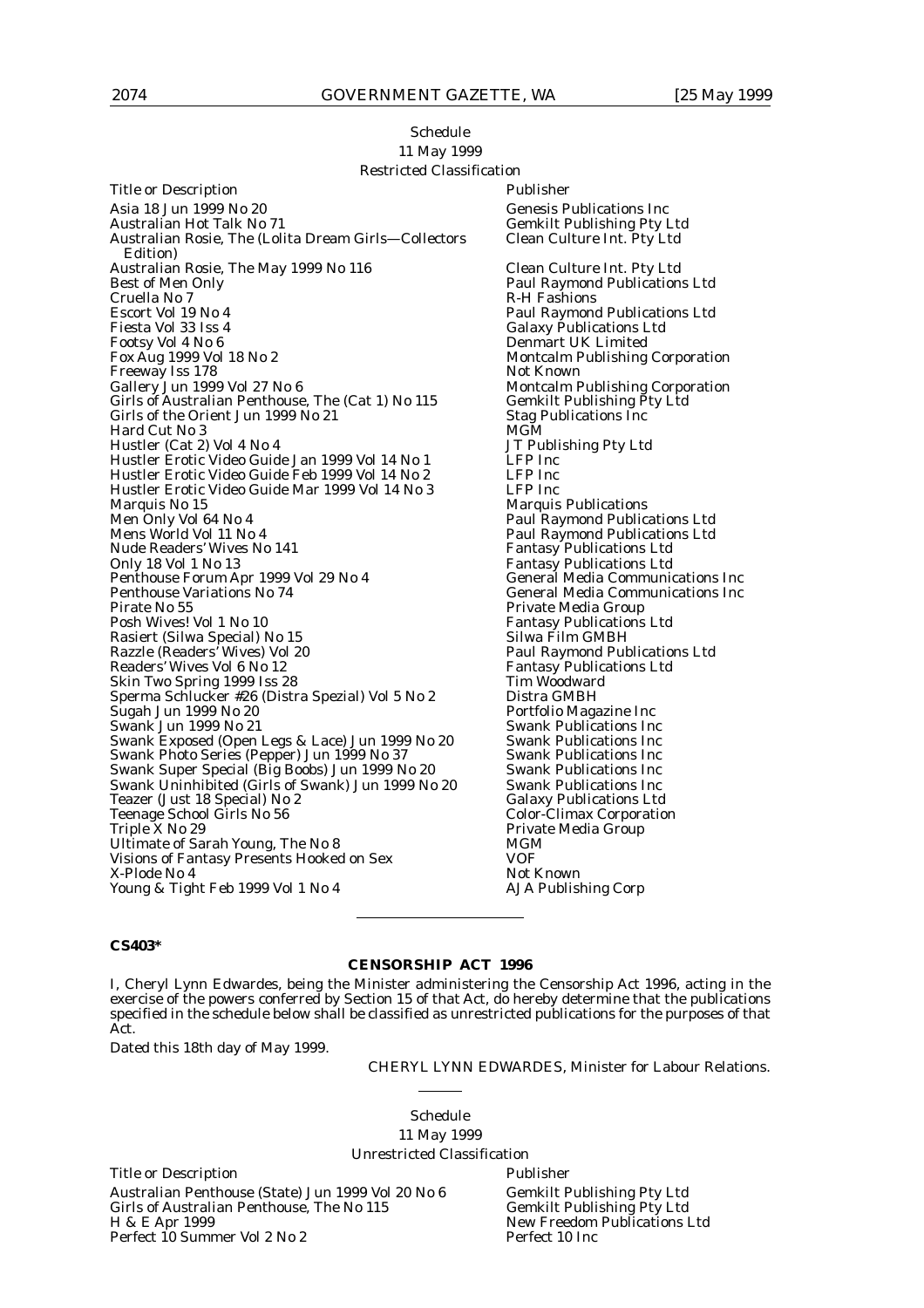Unrestricted Classification—*continued*

Title or Description **Publisher** 

Playboy Jun 1999 Vol 46 No 6 Playboy Playboy's Book of Lingerie May-Jun 1999 Vol 66 Playboy Press Playboy's Natural Beauties May 1999<br>Playboy's Sexy Girls Next Door Apr 1999 Playboy Press Playboy's Sexy Girls Next Door Apr 1999

## **CONSTRUCTION INDUSTRY**

#### **CE401\***

#### **COUNTRY HOUSING ACT 1998**

CRITERIA TO SECURE FINANCIAL ASSISTANCE HOUSING DEVELOPMENT INCENTIVE PROGRAMME (NATURAL DISASTERS)

Notice is hereby given in accordance with Section 39(3) of the Country Housing Act 1998 of the criteria, as amended from time to time, that persons must satisfy in order to secure financial assistance. ELIGIBILITY CRITERIA

- The applicants' operations must be in or near the area affected by the natural disaster.
- The financed property must replace or reconstruct housing damaged or destroyed by the natural disaster or increase the availability of housing stock in the town.
- The business supported by the housing to be financed must benefit socially or economically the town or region in terms of—
	- Providing employment to residents.
	- Provision of a necessary service or product.
	- Restoring public infrastructure and services.
	- Re-establishing export and value adding industries.

JOHN DAVID, Director, Country Housing Authority.

## **LOCAL GOVERNMENT**

#### **LG401**

#### **DOG ACT 1976**

*Shire of Ashburton*

#### APPOINTMENT OF DOG REGISTRATION OFFICERS

At its meeting held on Tuesday, 18 May 1999 the Council of the Shire of Ashburton appointed the following persons as Dog Registration Officers—

Karlene Chinnery Steve Lewin Ursula Sorenson<br>
1991 - Steve Lewin Ursula Sorenson<br>
1991 - Michael Holland David Ashton Claire Murray Belishcka Gohrt Rona Rastinger Charlene Williamson Mandy Nichols Taryn Beagley Jodie D'Cruz Debora Tilley Sharon Cornell

Michael Holland Kellie Woodcoe Sharon Zappelli<br>Mandy Nichols Taryn Beagley

All previous appointments of Dog Registration Officers are hereby revoked.

DAVID G. CAREY, Chief Executive Officer.

#### **LG402**

#### **DOG ACT 1976**

#### *Shire of Donnybrook/Balingup*

It is hereby notified for public information that the following persons have been appointed to administer the provisions of the Dog Act 1976 and Dog Act Regulations 1976—

Registration Officers Naomi Walker Robyn Maurer Elaine Palmer Jeffrey Corker

All previous appointments are hereby cancelled.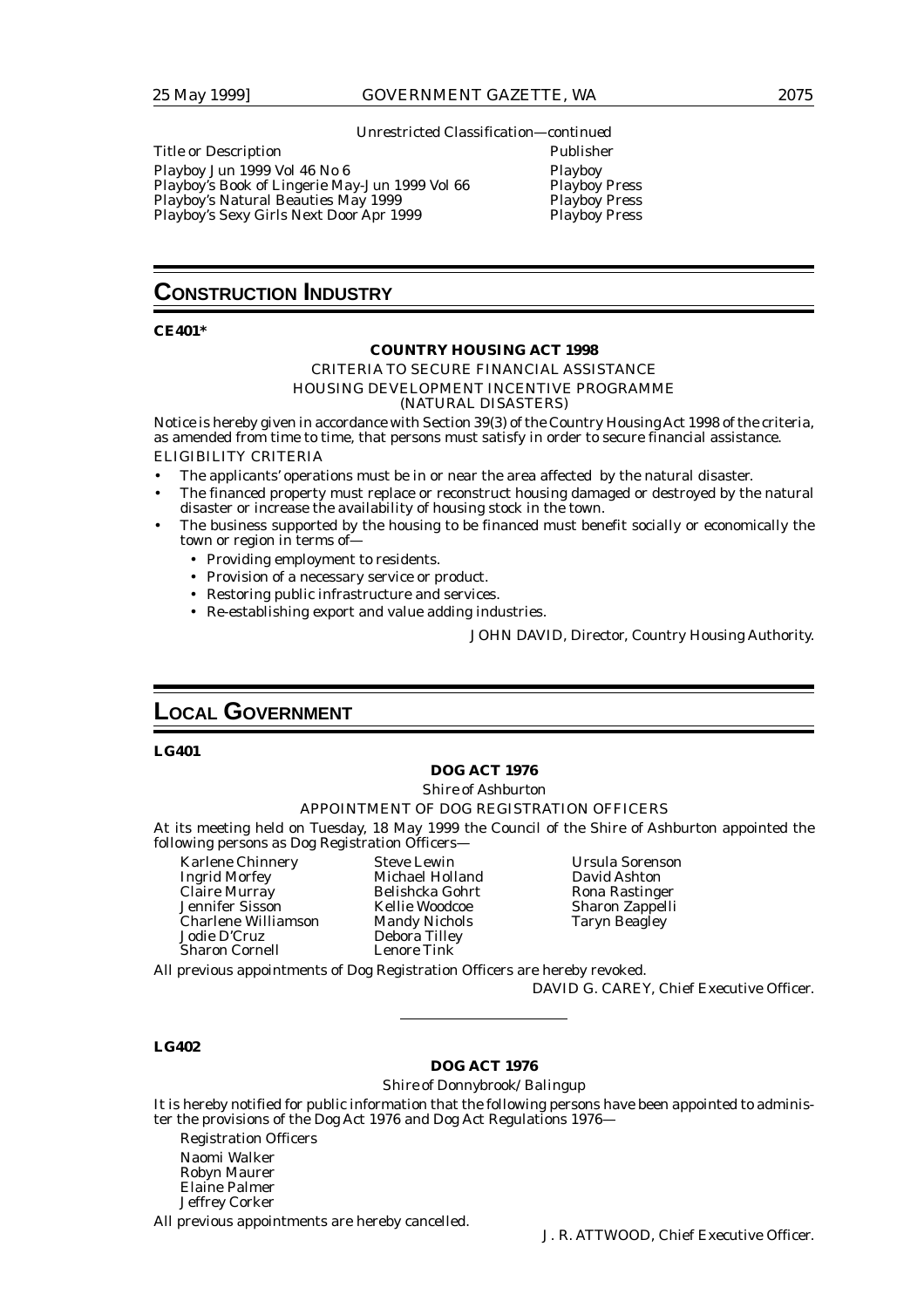#### **LG403\***

#### **BUSH FIRE ACTS 1954**

#### *Shire of Derby/West Kimberley*

Notice is hereby given that the following persons have been appointed as Fire Control Officers for the Shire of Derby/West Kimberley for the 1999 fire season.

These appointments expire 31st March 2000.

| <b>Gregory Martin</b>                  | Pastoral Areas Only   |                                        |
|----------------------------------------|-----------------------|----------------------------------------|
| Graham Cruickshank Pastoral Areas Only |                       |                                        |
| Peter Delong                           | Pastoral Areas Only   |                                        |
| Peter Camp                             | Pastoral Areas Only   |                                        |
| <b>Everard Schenk</b>                  | <b>Whole of Shire</b> |                                        |
| <b>Andrew Twaddle</b>                  | <b>Whole of Shire</b> |                                        |
| Peter Saint                            | <b>Whole of Shire</b> |                                        |
| <b>Gary Bishop</b>                     | Whole of Shire        |                                        |
| Paul Buist                             | <b>Whole of Shire</b> |                                        |
| <b>Barry Baughen</b>                   | <b>Whole of Shire</b> |                                        |
| Kevin Williamson                       | <b>Whole of Shire</b> | <b>Chief Bush Fire Control Officer</b> |
| <b>Steven Martin</b>                   | <b>Whole of Shire</b> | Deputy Chief Bush Fire Control Officer |
| Rodney Illingsworth                    | <b>Whole of Shire</b> |                                        |

All other previous appointments are hereby cancelled.

P. D. ANDREW, Chief Executive Officer.

#### **LG501**

#### **HEALTH ACT 1911**

*Shire of Lake Grace*

NOTICE OF INTENTION TO EXTEND SEWER

Under Section 57 of the Health Act 1911 the Lake Grace Shire Council hereby gives notice of it's intention to extend the Lake Grace Sewerage Scheme to service Lots 101-108 inclusive Blackbutt Drive, Lake Grace.

Any person objecting to the proposal should petition the Minister for Health in accordance with Section 58 of the Health Act 1911 before the first (1st) day of July 1999.

A copy of the proposed extension is available for inspection at the Shire Office Stubbs Street, Lake Grace between the hours of 9.00 a.m. and 4.00 p.m. Monday to Friday.

J. K. McENCROE, Chief Executive Officer.

#### **LG502\***

#### **BUSH FIRES ACT 1954**

*Shire of Derby/West Kimberley*

FIRE BREAK NOTICE

Pursuant to the powers contained in Section 33 of the Bush Fires Act 1954, all owners or occupiers of land within the Shire of Derby/West Kimberley are hereby required, on or before 30th June 1999 and thereafter up to and including 31st December 1999 to have fire breaks or fire control measures installed in accordance with the following—

- 1. **Rural lands** being all land outside townsites and not being land held under pastoral lease, fire breaks are required to be:
	- (a) A bare mineral earth fire break not less than four metres wide of a trafficable condition inside, along and within three metres of the external boundaries of the land, free of all overhanging vegetation to a height of four metres. or;
	- (b) A low fuel break of not less than four metres wide of a trafficable condition with vegetation not exceeding seventy five millimetres in height inside, along and within three metres of the external boundaries of the land, free of all overhanging vegetation to a height of four metres.

and;

- (c) A bare mineral earth fire break of not less than four metres wide of a trafficable condition and within three metres of the perimeter of all buildings and/or haystacks or groups of buildings, free of all overhanging vegetation to a height of four metres. or;
- (d) A low fuel break of not less than ten metres wide with vegetation not exceeding seventy five millimetres in height completely surrounding and within three meters of the perimeter of all buildings and/or haystacks or groups of buildings.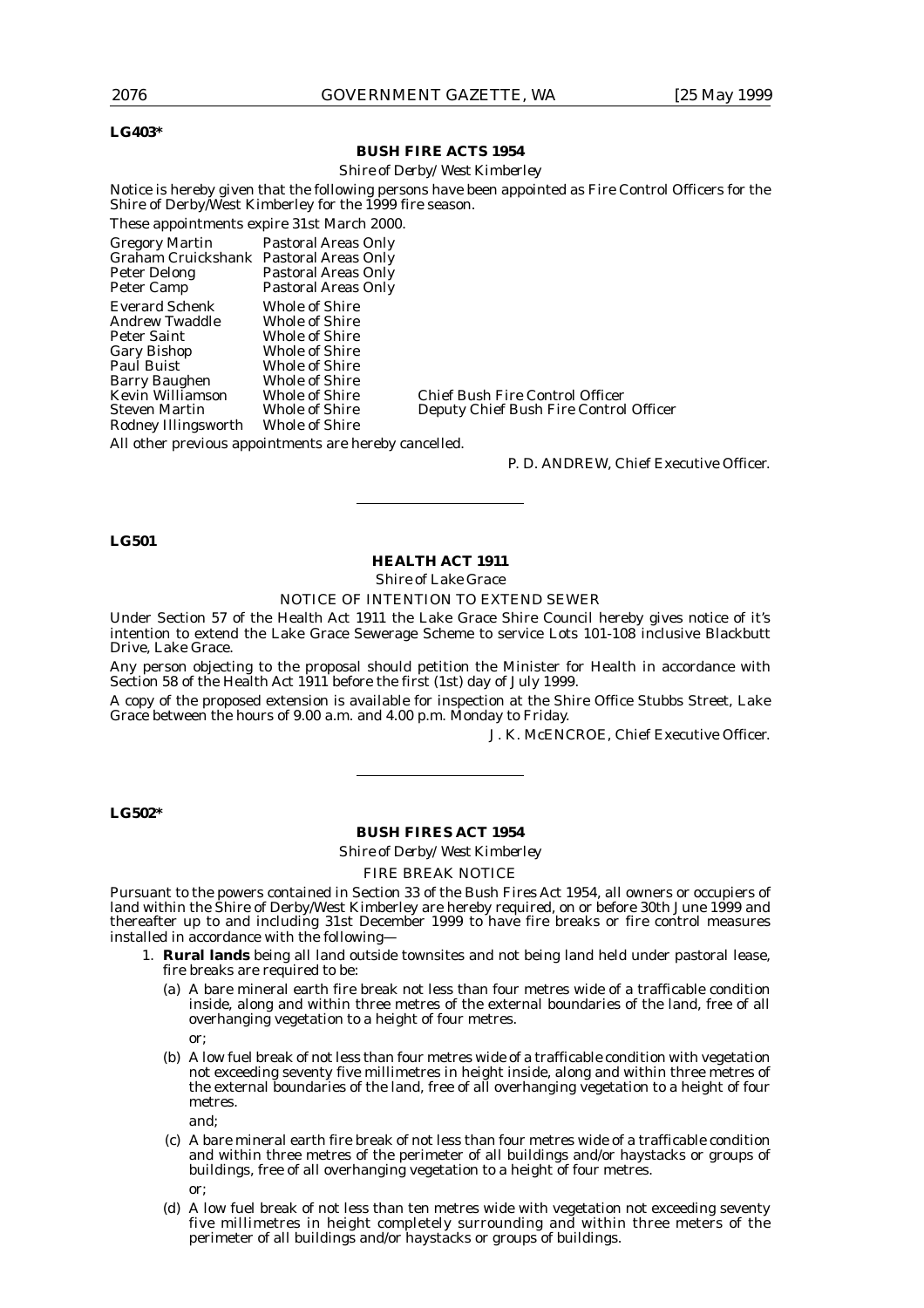For the purposes of this requirement live standing trees and non-flammable, maintained lawns and gardens are deemed to comply.

- 2. **Pastoral lands** being all land outside townsites held under pastoral lease, low fuel breaks are required to be not less than twenty five metres wide, totally surrounding and within three metres of the perimeter of all buildings and/or haystacks or groups of buildings.
- 3. **Townsite Lands—**
	- 1(a) **Where the area of the land is 2023 square metres or less**, all inflammable material from the whole of the land is required to be removed, with any stubble left not exceeding seventy five millimetres in height.
	- 1(b) **Where the area of the land is greater than 2023 square metres** a bare mineral earth fire break of not less than three metres in width of a trafficable condition, inside, along and within two metres of the external boundaries of the land, free of all overhanging vegetation to a height of four metres,

or;

1(c) A low fuel break of not less than three metres wide of a trafficable condition with vegetation not exceeding seventy five millimetres in height inside, along and within three metres of the external boundaries of the land, free of all overhanging vegetation to a height of four metres.

and;

- 2(a) A bare mineral earth fire break of not less than three metres wide of a trafficable condition and within three metres of the perimeter of all buildings and/or haystacks or groups of buildings, free of all overhanging vegetation to a height of four metres. or;
- 2(b) A low fuel break of not less than ten metres wide with vegetation not exceeding seventy five millimetres in height completely surrounding and within three metres of the perimeter of all buildings and/or haystacks or groups of buildings.

For the purposes of this requirement live standing trees and non-flammable, maintained lawns and gardens are deemed to comply.

or;

- 2(c) All inflammable material from the whole of the land is required to be removed, with any stubble left not exceeding seventy five millimetres in height.
- 4. **Rubbish Sites** being all rubbish sites for pastoral stations, townsite and community use. Fire breaks are required to be of bare mineral earth in a trafficable condition not less than four metres wide and within five metres of the perimeter of the rubbish sites.
- 5. **Fuel dumps and depots**—remove all inflammable material where fuel drum ramps or dumps are located, and where fuel drums, whether containing fuel or not are stored to a distance of at least ten metres outside the perimeter of any drum, ramp or stack of drums.
- 6. The acts referred to in sections 1 to 5 hereof must be performed to the satisfaction of the duly authorised officer of the Shire of Derby/West Kimberley.
- **7. If it is considered impracticable for any reason to clear firebreaks or to remove inflammable material from the land as required by this notice, you may apply to this Council or it's duly authorised officer no later than 30th May 1999 for permission to provide fire breaks in alternative positions or to take alternative action to abate fire hazards on the land**. **If permission is not given in writing you must comply with this notice.**
- 8. The penalty for failing to comply with this notice is a fine of up to \$1000.00 or a prescribed modified penalty of \$80.00 on service of an infringement notice, and an owner or occupier is also liable, whether prosecuted or not, to pay the cost to Council of its employees or contractors performing the work.

Councils authorised officer has legal right of entry to any property with any machinery or personnel deemed necessary in order to complete the work, under section 33(4)(b) of the Bush Fires Act 1954.

Dated this 25th day of November 1998. By Order of the Council,

P. D. ANDREW, Chief Executive Officer.

## **PARLIAMENT**

**PA401\***

# PARLIAMENT OF WESTERN AUSTRALIA

Bills Assented To

It is hereby notified for public information that the Governor has Assented in the name and on behalf of Her Majesty the Queen, on the dates shown, to the undermentioned Bills passed by the Legislative Council and the Legislative Assembly during the Second Session of the Thirty-Fifth Parliament.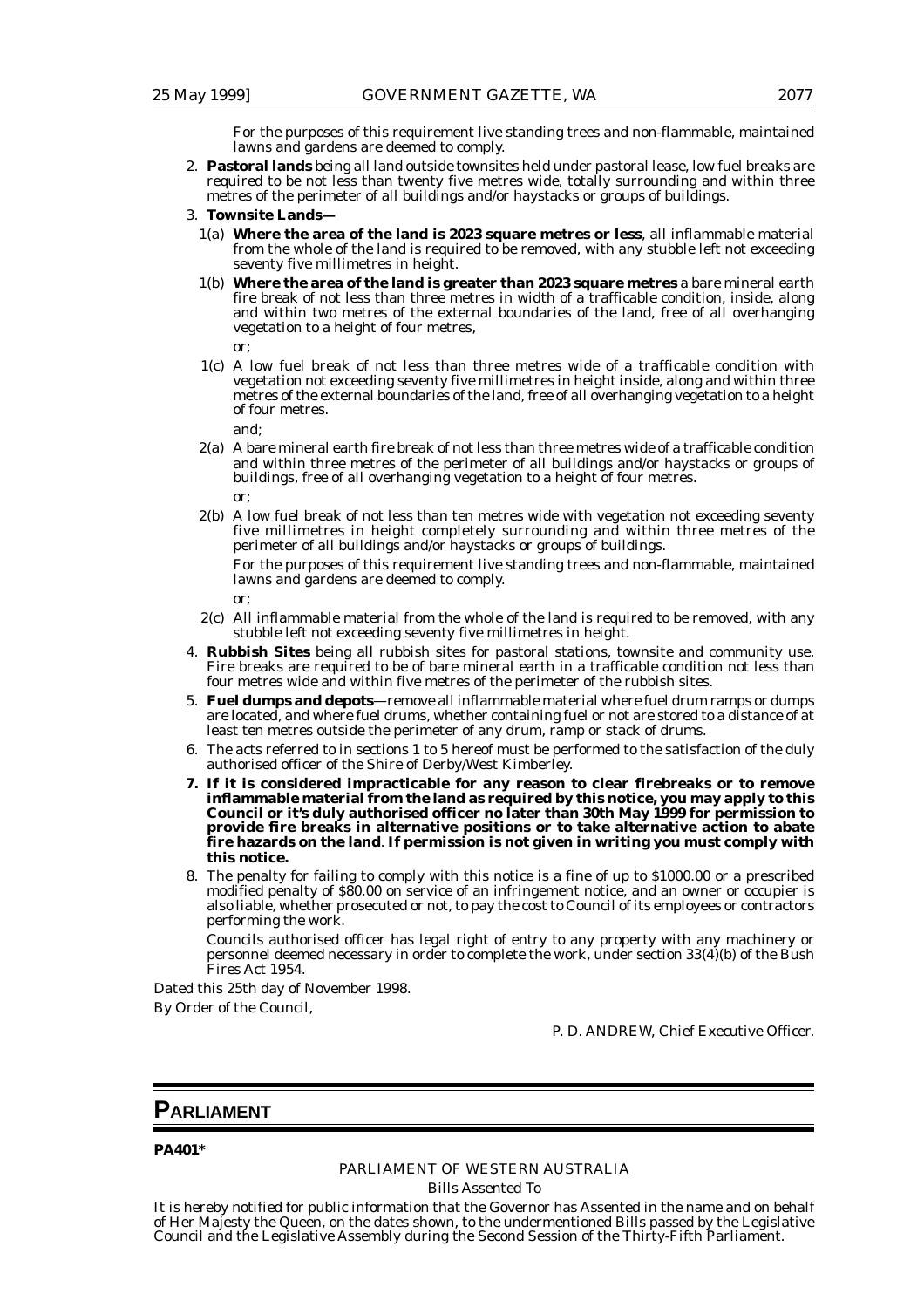## 2078 GOVERNMENT GAZETTE, WA [25 May 1999

| <b>Short Title of Bill</b>                                              | <b>Date of Assent</b>                    | Act No     |
|-------------------------------------------------------------------------|------------------------------------------|------------|
| Appropriation (Consolidated Fund) Bill (No 3) 1999                      | 19 May 1999                              | 12 of 1999 |
| Appropriation (Consolidated Fund) Bill (No 4) 1999                      | 19 May 1999                              | 13 of 1999 |
| Perth Parking Management Bill 1999                                      | 19 May 1999                              | 14 of 1999 |
| Perth Parking Management (Taxing) Bill 1999                             | 19 May 1999                              | 15 of 1999 |
| Perth Parking Management (Consequential Provisions)<br><b>Bill 1999</b> | 19 May 1999                              | 16 of 1999 |
|                                                                         | L. B. MARQUET, Clerk of the Parliaments. |            |

May 21, 1999

## **PLANNING**

#### **PD401**

#### **TOWN PLANNING AND DEVELOPMENT ACT 1928**

ADVERTISEMENT OF APPROVED TOWN PLANNING SCHEME AMENDMENT

## *SHIRE OF BRIDGETOWN-GREENBUSHES*

#### TOWN PLANNING SCHEME No. 3—AMENDMENT No. 49

Ref: 853/6/5/3, Pt 49.

It is hereby notified for public information, in accordance with Section 7 of the Town Planning and Development Act 1928 that the Hon Minister for Planning approved the Shire of Bridgetown-Greenbushes Town Planning Scheme Amendment on 17 May, 1999 for the purpose of—

- 1. Rezoning Lot 14 Portion of Nelson Location 12 Eedle Terrace, Bridgetown, from the Rural zone to the Special Additional Use Zone.
- 2. Adding to Schedule 2—Section 1 Special Additional Use Zones the following—

## **Location Permitted Uses and Conditions of Use**

4. Lot 14 Portion Nelson Location 1. Additional Uses Permitted-<br>12 Eedle Terrace, Bridgetown Holiday Accommodation (

Holiday Accommodation (one holiday cottage) Shop (selling of antiques/crafts) Restaurant (tearooms)

2. Carparking shall be provided on site to the satisfaction of the Shire at the time of development/use.

3. At the time of development/use Council shall consider requesting the proponent to contribute towards the upgrading of Eedle Terrace between the entrance of the subject property and Hampton Street.

4. At the time of development/use an Alternative Treatment Unit shall be installed to the satisfaction of Council.

5. The floor level of all new buildings and conversion of the existing outbuilding (barn) will be required to be above the  $1$  in 100 year flood level line.

6. Council will require the following matters to be suitably, addressed at the development stage—

- effluent and waste disposal;
- ii) flood plain management including stormwater and erosion control;
- iii) protection of riverine and remnant vegetation;
- iv) car parking and access;
- v) landscaping; and
- vi) upgrading of existing outbuilding (barn).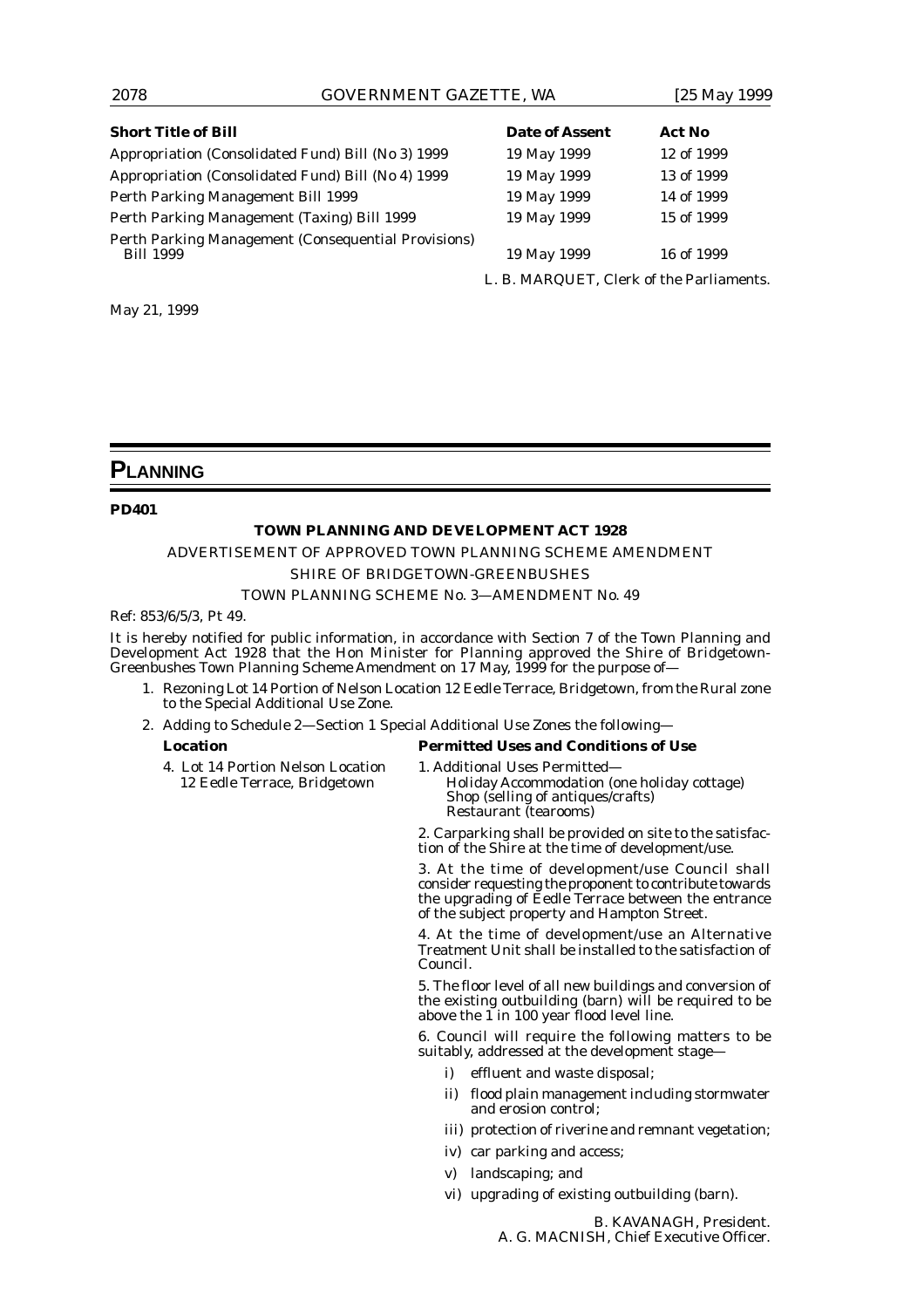## **PD402**

#### **TOWN PLANNING AND DEVELOPMENT ACT 1928**

## ADVERTISEMENT OF APPROVED TOWN PLANNING SCHEME AMENDMENT

*SHIRE OF DENMARK*

#### TOWN PLANNING SCHEME No. 3—AMENDMENT No. 51

Ref: 853/5/7/3, Pt 51.

It is hereby notified for public information, in accordance with Section 7 of the Town Planning and Development Act 1928 that the Hon Minister for Planning approved the Shire of Denmark Town Planning Scheme Amendment on 18 May, 1999 for the purpose of—

- i) rezoning Lot 73 Inlet Drive, Denmark from the Residential zone to the Tourist zone;
- ii) amending the Scheme Map accordingly; and
- iii) incorporating Lot 73 and Pt Lot 14 within Appendix 13 of the Scheme Text—Schedule of Tourist zones, in the following manner—

| Α<br>6. Particulars of land                 | В<br><b>Tourist Use</b>                                                                                                                                      | С<br><b>Conditions of Tourist Use</b>                                                                                                                                                                                                                                                                                                                                                                                                                              |
|---------------------------------------------|--------------------------------------------------------------------------------------------------------------------------------------------------------------|--------------------------------------------------------------------------------------------------------------------------------------------------------------------------------------------------------------------------------------------------------------------------------------------------------------------------------------------------------------------------------------------------------------------------------------------------------------------|
| Pt Lot 14 & Lot 73<br>Inlet Drive, Denmark. | Motel, holiday<br>accommodation,<br>holiday chalets,<br>boarding house,<br>restaurant, office,<br>caretaker's/managers<br>residence & private<br>recreation. | i) Development shall generally be in<br>accordance with the development<br>plan dated 4 September 1998, or any<br>minor variation to that plan approved<br>by Council. The introduction of<br>additional buildings on-site will not<br>be supported.                                                                                                                                                                                                               |
|                                             |                                                                                                                                                              | ii) All development shall be connected<br>to an on-site effluent disposal system<br>installed to the satisfaction of the<br>Health Department, the Wilson Inlet<br>Management Authority and Council<br>and may necessitate the use of<br>approved alternative treatment units<br>once a satisfactory geotechnical report<br>has been provided to show the capa-<br>bility of the soils.                                                                            |
|                                             |                                                                                                                                                              | iii) All buildings shall be constructed<br>to be sympathetic to the existing land-<br>scape in terms of location, scale,<br>height, building materials and colour.<br>Unpainted zincalume, white & off<br>white roof colours are not permitted<br>and preference is for green & brown<br>colours.                                                                                                                                                                  |
|                                             |                                                                                                                                                              | iv) Suitable fire control measures<br>being implemented to the satisfaction<br>of Council.                                                                                                                                                                                                                                                                                                                                                                         |
|                                             |                                                                                                                                                              | v) Development shall comply with<br>the requirements of the Environ-<br>mental Protection Authority's Noise<br><b>Abatement Regulations.</b>                                                                                                                                                                                                                                                                                                                       |
|                                             |                                                                                                                                                              | vi) The following requirements will<br>apply to the strata titling of the<br>holiday accommodation.                                                                                                                                                                                                                                                                                                                                                                |
|                                             |                                                                                                                                                              | a) Restriction of length of stay to 3<br>months in any one year.                                                                                                                                                                                                                                                                                                                                                                                                   |
|                                             |                                                                                                                                                              | b) An agreement between the ap-<br>plicant and Council to ensure a<br>management system is in place<br>to ensure accommodation is<br>made available for rent by the<br>general public when not in use<br>by the owners, and development<br>within common property is com-<br>pleted to the satisfaction of<br>Council (including manager's<br>residence and reception access,<br>joint use of effluent and drain-<br>age systems, prior to sale of<br>Strata lots. |
|                                             |                                                                                                                                                              | c) Fencing of strata lots is not per-<br>mitted.                                                                                                                                                                                                                                                                                                                                                                                                                   |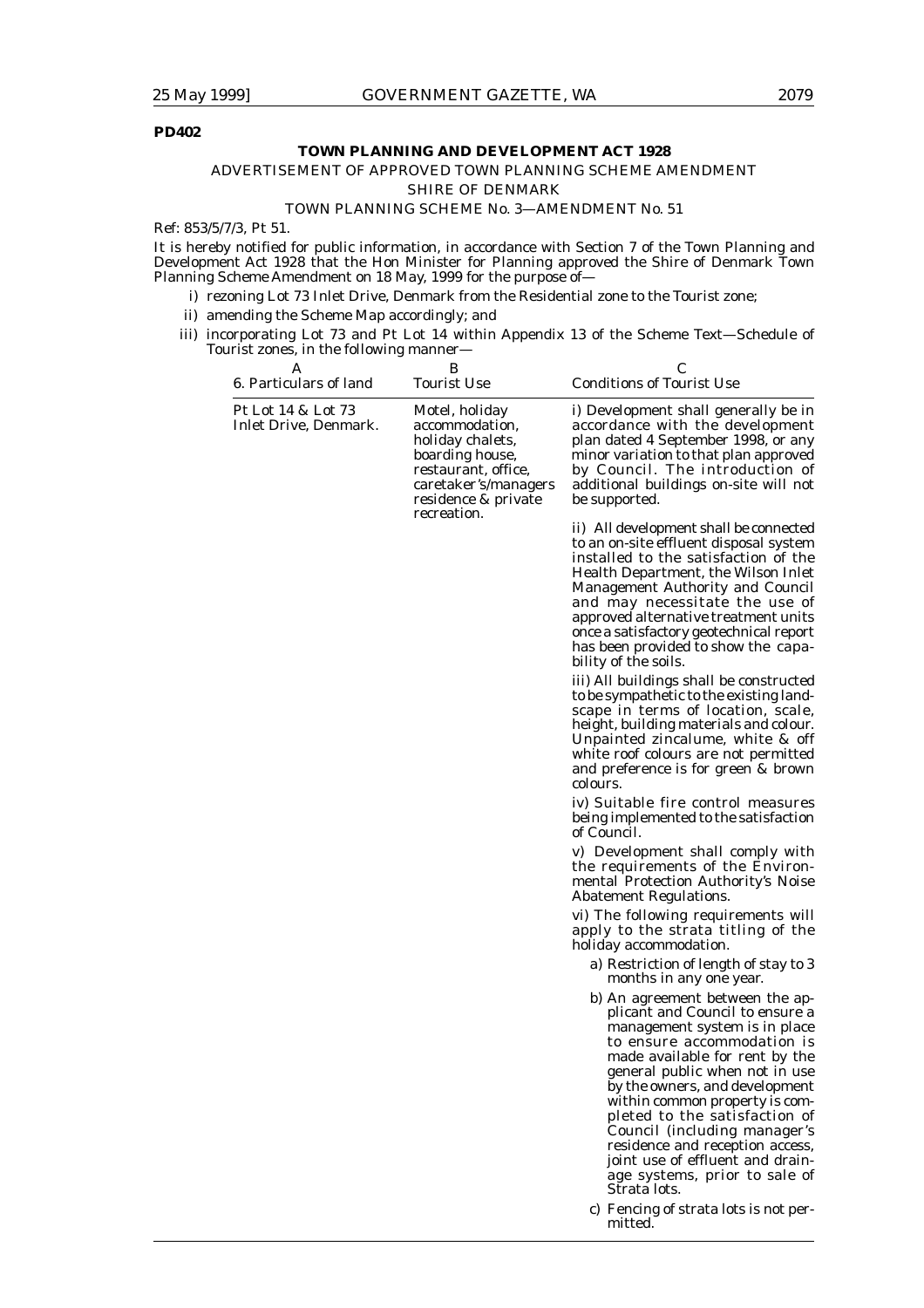| A<br>6. Particulars of land | B<br><b>Tourist Use</b> | C<br><b>Conditions of Tourist Use</b>                                                                                                                                                                                       |
|-----------------------------|-------------------------|-----------------------------------------------------------------------------------------------------------------------------------------------------------------------------------------------------------------------------|
|                             |                         | vii) Building envelopes for the tourist<br>lodge and new chalets shall be located<br>in consultation with Council in order<br>to minimise the removal of karri trees<br>and achieve appropriate setbacks from<br>the Inlet. |
|                             |                         | viii) An overall landscape plan for the<br>site shall be prepared to Council's sat-<br>isfaction which includes the<br>identification of significant trees to be<br>retained.                                               |
|                             |                         | ix) Clearing of vegetation shall only<br>be permitted for development in ac-<br>cordance with the development plan,<br>low fuel areas, access and to remove<br>dead or dying trees.                                         |
|                             |                         | x) All storm water run-off to be con-<br>tained on-site and disposed of to<br>Council and WIMA's satisfaction. This<br>disposal is to be in accordance with<br>the Denmark Foreshore, Wilson Inlet<br>Management Plan.      |
|                             |                         | xi) All developments being setback<br>from the foreshore reserve to Council<br>and WIMA's satisfaction.                                                                                                                     |
|                             |                         | xii) Access to the foreshore shall be to<br>the satisfaction of WIMA                                                                                                                                                        |
|                             |                         | xiii) Boundary markers be placed at<br>specified points along the foreshore<br>boundary to Council and WIMA's<br>satisfaction.                                                                                              |
|                             |                         | H. J. VERSLUIS. President.                                                                                                                                                                                                  |

H. J. VERSLUIS, President. P. DURTANOVICH, Chief Executive Officer.

#### **PD403\***

## **TOWN PLANNING AND DEVELOPMENT ACT 1928**

## ADVERTISEMENT OF APPROVED TOWN PLANNING SCHEME AMENDMENT

*SHIRE OF MANJIMUP*

#### TOWN PLANNING SCHEME No. 2—AMENDMENT No. 84

Ref: 853/6/14/20, Pt 84.

It is hereby notified for public information, in accordance with Section 7 of the Town Planning and Development Act 1928 that the Hon Minister for Planning approved the Shire of Manjimup Town Planning Scheme Amendment on 13 May, 1999 for the purpose of-

1. Modifying the Scheme Text as follows—

Adding to Appendix 5—Schedule of Additional Uses the following—

|  | <b>Zone Identification</b>           | <b>Additional Permitted</b><br><b>Use</b> | <b>Conditions of Use</b>                                                                                                                    |  |
|--|--------------------------------------|-------------------------------------------|---------------------------------------------------------------------------------------------------------------------------------------------|--|
|  | Lot 13 Jamieson Street.<br>Pemberton | <b>Group Dwellings</b>                    | 1. No more than four dwellings<br>may be constructed on the site.                                                                           |  |
|  |                                      |                                           | 2. The development shall occur<br>generally in accordance with the<br>plan attached to the Scheme<br>Amendment Report (Amendment<br>No 84). |  |
|  |                                      |                                           | 3. Prior to the use commencing a<br>development application shall be<br>lodged and approved by the<br>Council.                              |  |
|  |                                      |                                           | Modifying the Ceheme Mans by including Let 19, Jamieson Ctreet, Demberten as an additional                                                  |  |

2. Modifying the Scheme Maps by including Lot 13 Jamieson Street, Pemberton as an additional use site as depicted on the amending map adopted by the Council of the Shire of Manjimup.

> KEITH LIDDELOW, President. G. FITZGERALD, Chief Executive Officer.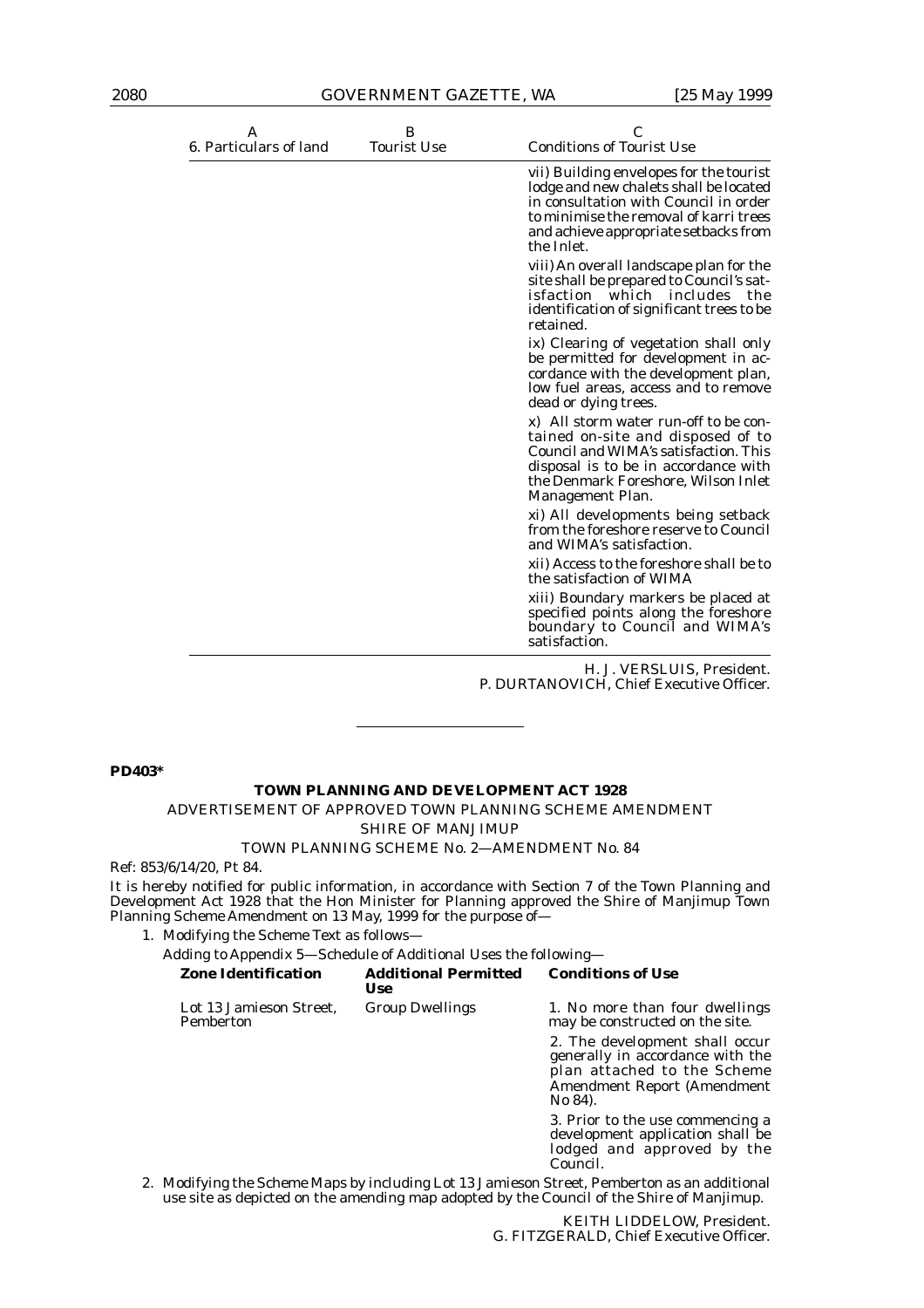## **POLICE**

#### **PE501**

## **POLICE ACT 1892**

POLICE AUCTION

Under the provisions of the Police Act 1892-1992, unclaimed found and stolen property and bicycles will be sold by public auction at Smith Broughton & Sons, 1 Clayton Street, Midland on Saturday, 5 June 1999 at 9.00am.

The auction is to be conducted by Mr Gary J. Silcock.

R. FALCONER, Commissioner of Police, West Australian Police Service.

### **TRANSPORT**

**TR401\***

#### NAVIGABLE WATERS REGULATIONS WATER SKI AREAS GREENOUGH RIVER

Department of Transport, Fremantle WA, 25 May 1999.

Acting pursuant to the powers conferred by Section 48A of the Navigable Waters Regulations the Department of Transport, by this notice revokes paragraph 1 (b) (13) of the notice published in the *Government Gazette* of 25 October 1991 and also the notice as published in the *Government Gazette* on 18 February 1994 relating to the Water Ski-ing areas within the Greenough River and substitutes the following—

GREENOUGH RIVER (Pelican Point): All of the water contained from a point on the wester river bank, 100 metres south-east of Pelican Point, thence in a direction of 065 degrees to the eastern bank, thence in a southerly direction for a distance of 1500 metres, thence in a direction of 258 degrees to a point on the western bank of the river, thence in a northerly direction to the start point.

This area has been set aside for use by the Western Australian Water Ski Association (Inc.) and is under the control of the Geraldton Water Ski Club.

GREENOUGH RIVER (Devlin's Pool): All of the waters of the Greenough River known as Devlin's Pool located approximately 1.5 nautical miles upstream from the river mouth. PROVIDING HOW-EVER that this area is set aside as a tournament training area for members of the Western Australian Water Ski Association (Inc.) and is under the control of the Geraldton Water Ski Club.

MICHAEL LINLAY HARRIS, Acting, Director General of Transport.

**TR402\***

#### **WESTERN AUSTRALIAN MARINE ACT 1982** RESTRICTED SPEED AREAS—ALL VESSELS GREENOUGH RIVER

Department of Transport, Fremantle WA, 25 May 1999.

Acting pursuant to the powers conferred by Section 67 of the Western Australian Marine Act 1982 the Department of Transport by this notice revokes paragraph (d)(17) of the notice published in the *Government Gazette* of 25 October 1991 relating to the restricted speed limit of 8 knots within the Greenough River and hereby substitutes the following—

#### SHIRE OF GREENOUGH—GREENOUGH RIVER

All of the waters of the Greenough River from the river mouth upstream, with the exceptions being the two water ski areas as published in the *Government Gazette* on 25 May 1999, when being used by the Western Australian Water Skiing Association (Inc.) and/or the Geraldton Water Ski Club.

MICHAEL LINLAY HARRIS, Acting, Director General of Transport.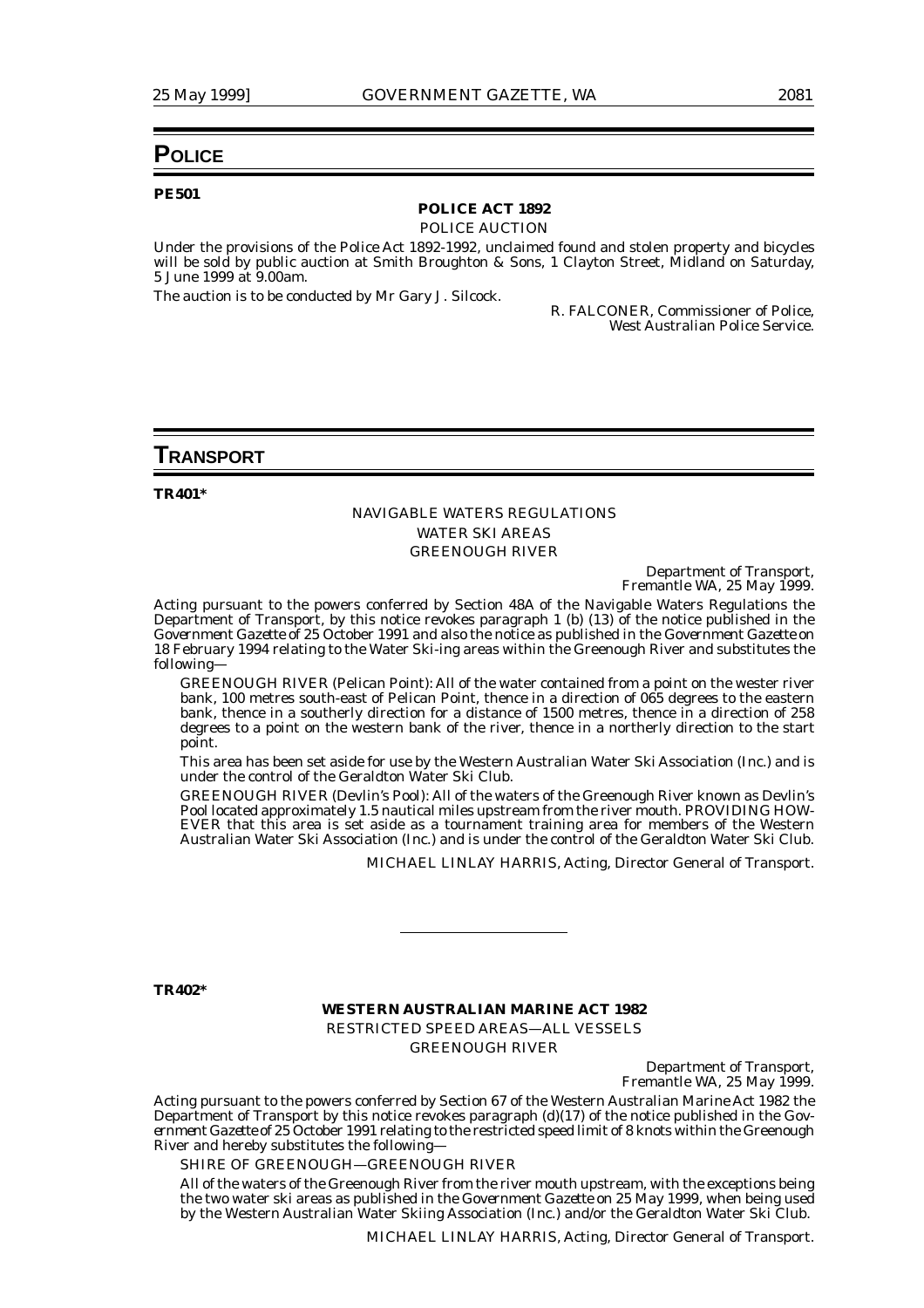**TR403\***

#### **WESTERN AUSTRALIAN MARINE ACT 1982**

## CLOSURE OF WATERS TO NAVIGATION—ALL VESSELS PAGES BEACH COVE

GERALDTON

Department of Transport, Fremantle WA, 25 May 1999.

Acting pursuant to the powers conferred by Section 66 of the Western Australian Marine Act 1982 the Department of Transport by this notice revokes paragraph (a)(19)(ii) of notice TR402 as published in the *Government Gazette* of 27 January 1995 relating to the closure of navigable waters within Pages Beach Cove, Geraldton and hereby substitutes the following—

(19)(ii) PAGES BEACH COVE: All of those waters of Pages Beach Cove enclosed within an area marked by signs and bounded by the shoreline extending 200 metres in an easterly direction from the western groyne to a point on the shoreline, thence in a northerly direction for 60 metres, thence in a westerly direction to the eastern extremity of the groyne. Except during the period of 0400hrs to 0830hrs daily when boats will be permitted to launch and recover from this beach area.

MICHAEL LINLAY HARRIS, Acting, Director General of Transport.

**TR404\***

#### **WA MARINE ACT 1982**

RESTRICTED SPEED AREAS—ALL VESSELS ROCKINGHAM FORESHORE

> Department of Transport, Fremantle WA, 25 May 1999.

Acting pursuant to the powers conferred by Section 67 of the Western Australian Marine Act 1982, the Department of Transport by this notice revokes paragraph  $(d)(4)(iv)$  of the notice published in the *Government Gazette* of 25 October 1991.

Providing however that such revocation is only applicable to an area commencing adjacent to the prolongation of Val Street, Rockingham then extending in a North East direction for 1000 metres and between 100 metres and 300 metres offshore between the hours of 0900 and 1500 on Tuesday 26 December 1999 and 0900 and 1500 on Thursday 28 December 1999 and to vessels authorised by the Cruising Yacht Club of Western Australia (Inc) participating in approved aquatic events.

MICHAEL LINLAY HARRIS, Acting, Director General of Transport.

**TR405\***

**WESTERN AUSTRALIAN MARINE ACT 1982**

RESTRICTED SPEED AREAS—ALL VESSELS

PRACTICE TIMES 1999 AVON DESCENT

> Department of Transport, Fremantle WA, 25 May 1999.

Acting pursuant to the powers conferred by Section 67 of the Western Australian Marine Act 1982 the Department of Transport by this notice revokes sub-paragraphs  $a(1)$  and  $b(1)(i)$  of the notice published in the *Government Gazette* on 25 October 1991 relating to the maximum speed of four and five knots upstream of the starboard hand marker approximately 100 metres upstream of Caversham House.

Providing however that such revocation shall only apply from Middle Swan Bridge to Bells Rapids and Posselts Ford to Northam Weir between the hours of 0800 and Sunset on Saturday 31 and Sunday 1 August 1999 and is applicable only to those bona fide entrants of the 1999 Coates Hire Avon Descent participating in practice for that event and only during allocated practice times defined by the Northam Avon Descent Association in accordance with the events rules.

MICHAEL LINLAY HARRIS, Acting, Director General of Transport.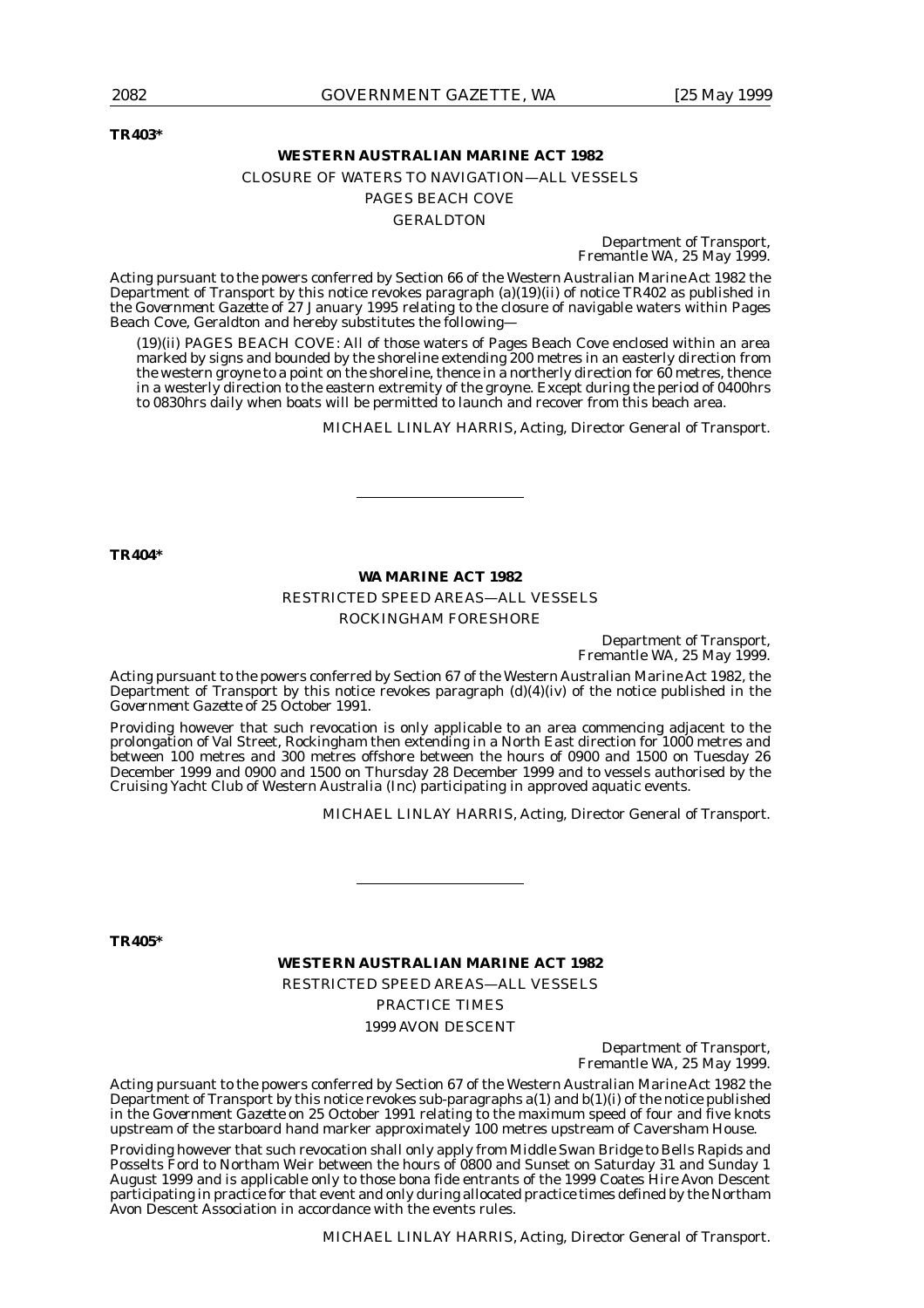**TR406\***

#### **WESTERN AUSTRALIAN MARINE ACT 1982**

RESTRICTED SPEED AREAS—ALL VESSELS

1999 AVON DESCENT

Department of Transport, Fremantle WA, 25 May 1999.

Acting pursuant to the powers conferred by Section 67 of the Western Australian Marine Act 1982 the Department of Transport by this notice revokes sub-paragraphs  $a(1)$ ,  $b(1)(i)$ ,  $d(1)(iii)$  and  $d(1)(iv)$  of the notice published in the *Government Gazette* on 25 October 1991 relating to restricted speed areas for all vessels on the Swan River.

Provided that this revocation will apply only to official bona fide competitors, competing in the 1999 Coates Hire Avon Descent and other bona fide vessels associated with the event, between the hours of 1000 and 1730 on Sunday 8 August 1999 and will not apply to normal traffic.

After 1730 hours on Sunday 8 August 1999 the speed limits will be re-established in accordance with the terms of the Gazettal notice issued on 25 October 1991.

MICHAEL LINLAY HARRIS, Acting, Director General of Transport.

**TR407\***

## **WESTERN AUSTRALIAN MARINE ACT 1982**

CLOSURE OF NAVIGABLE WATERS

ESPERANCE BAY

Department of Transport, Fremantle WA, 25 May 1999.

Acting pursuant to the powers conferred by Section 66 of the Western Australian Marine Act 1982, the Department of Transport closes the following waters to navigation by all craft until further notice—

Esperance Bay—

All those waters of Esperance Bay contained within an area commencing at a point on the foreshore 15 metres north of the slipway, thence on a bearing of 100 degrees true to a point that intersects with a bearing of 190 degrees true from the end of the groyne located at the base of James Street and thence on a bearing of 010 degrees to the end of the groyne.

MICHAEL LINLAY HARRIS, Acting, Director General of Transport.

**TR408\***

#### **WESTERN AUSTRALIAN MARINE ACT 1982** CLOSURE OF NAVIGABLE WATERS

CERVANTES

Department of Transport, Fremantle WA, 25 May 1999.

Department of Transport,

Acting pursuant to the powers conferred by Section 66 of the Western Australian Marine Act 1982, the Department of Transport by this notice revokes paragraphs (a) (14) (iv) and (a) (14) (v) of notice TR402 as published in the *Government Gazette* of 27 January 1995 relating to Boating Prohibited Areas at Cervantes.

MICHAEL LINLAY HARRIS, Acting, Director General of Transport.

**TR409\***

## **WESTERN AUSTRALIAN MARINE ACT 1982** RESTRICTED SPEED AREAS—ALL VESSELS

FREMANTLE HARBOUR

Fremantle WA 25 May 1999. Acting pursuant to the powers conferred by Section 67 of the Western Australian Marine Act 1982 the Department of Transport by this notice revokes section (d) (4) (i) of the notice published in the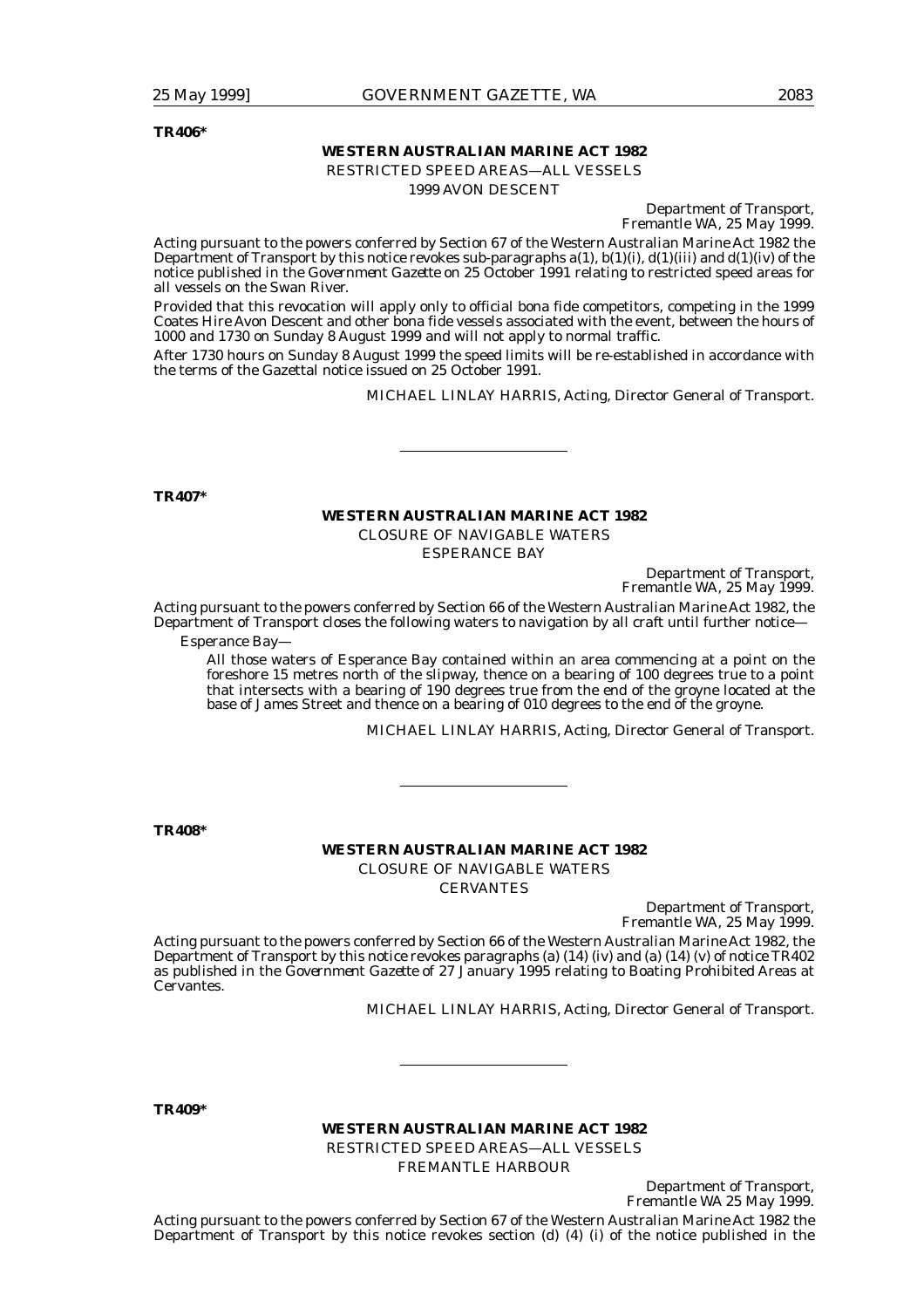*Government Gazette* of 25 October 1991 relating to the restricted speed limit of 8 knots within Fremantle Inner Harbour including Rouse Head Harbour and substitutes the following—

- (4) FREMANTLE HARBOUR
	- (i) Between the Fremantle Traffic Bridge and extending downstream to an imaginary line drawn from the South West extremity of the North Mole breakwater in a Southerly direction to the Number 2 Beacon (Inner Harbour Entrance Channel) and then in an Easterly direction to the Western extremity of the South Mole breakwater including the Fremantle Inner Harbour and Rouse Head Harbour.

## **TREASURY**

**TY401\***

#### **FINANCIAL ADMINISTRATION AND AUDIT ACT 1985**

The Treasury, Perth, 25 May 1999.

It is hereby notified for general information that, pursuant to section 58 of the Financial Administration and Audit Act 1985, the Treasurer has issued the following amended Treasurer's Instructions to be effective from the operative date specified in the Treasurer's Instruction or, in the absence of a specified date, from the date this notice is published in the *Government Gazette*.

| Treasurer's<br>Instruction | Paragraph | Topic                                                                                                   |
|----------------------------|-----------|---------------------------------------------------------------------------------------------------------|
| 320                        | $1 - 2$   | <b>Refunds of Revenue</b>                                                                               |
| 701                        | $1-3$     | <b>Content of Accounting Manual</b>                                                                     |
| 904                        | $1 - 10$  | <b>Performance Indicators</b>                                                                           |
| 947                        | $1 - 5$   | <b>Certification of Financial Statements</b>                                                            |
| 952                        | $1 - 11$  | <b>General Information in Financial Statements</b>                                                      |
| 1101                       | $1 - 4$   | Application of Australian Accounting Standards                                                          |
| 1101A                      | $1 - 4$   | <b>Financial Reporting by Departments</b>                                                               |
| 1102                       | $1 - 10$  | <b>Operating Statements</b>                                                                             |
| 1103                       | $1 - 13$  | <b>Statements of Financial Position</b>                                                                 |
|                            |           | It is hereby notified for general information that, pursuant to section 58 of the Financial Administra- |

tion and Audit Act 1985, the Treasurer has deleted the following Treasurer's Instructions to be effective from the date this notice is published in the *Government Gazette*.

| Treasurer's<br>Instruction | Paragraph | Topic                                                |
|----------------------------|-----------|------------------------------------------------------|
| 323                        | $1 - 5$   | End of Financial Year Transfers to Suspense Accounts |
| 323P&C                     | $1 - 5$   | End of Financial Year Transfer to Suspense Accounts  |

## **WATER**

#### **WA401**

## **COUNTRY TOWNS SEWERAGE ACT 1948**

#### COUNTRY SEWERAGE AREAS ORDER NUMBER 3 1999

Made by His Excellency the Governor in Executive Council under section 4.

#### **Citation**

- 1. This order may be cited as the *Country Sewerage Areas Order Number 3 1999.*
- 2. The land described in the Schedule to this order is hereby amended.

### Schedule (clause 2)

The area to be amended is delineated by symbolised boundary  $\equiv$ 

Bunbury Sewerage Area—

The area of land, as depicted on Water Corporation plan ET72-1-1-1.

By His Excellency's Command,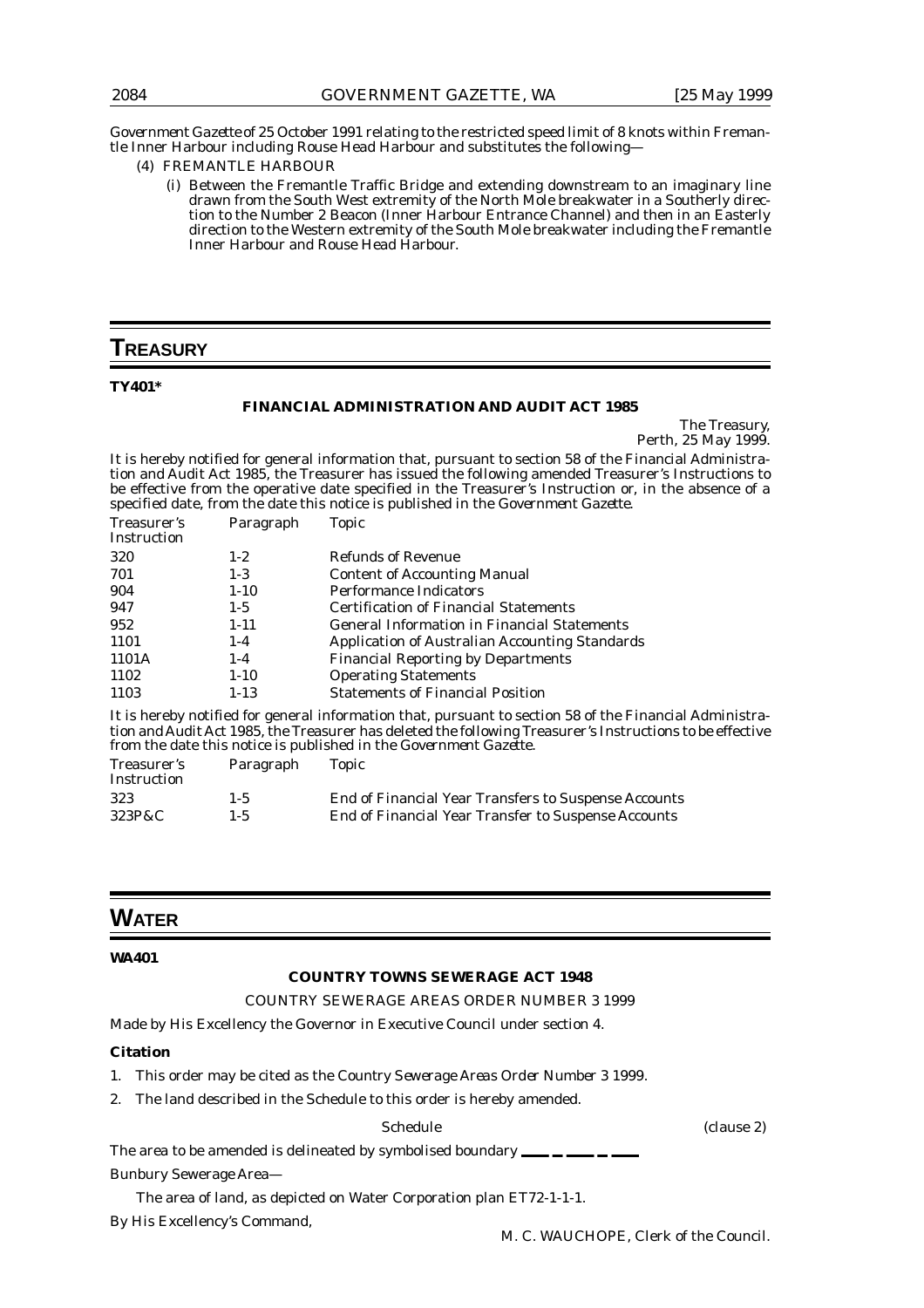II<br>E  $\frac{1}{\sqrt{2}}$  $\frac{0CAL1TYPLAN}{source West OF W.A.}$ CENTRE OF CIRCLE<br>NW CORNER OF LESCHENAULT LOC 12 ET72-1-11  $\frac{1}{2}\sqrt[3]{\sqrt[3]{\frac{1}{2}}}}$ <br>  $\left(\bigvee_{n=1}^{\infty}\prod_{\alpha=1}^{\infty}\prod_{\alpha=1}^{\infty}\prod_{\alpha=1}^{\infty}\prod_{\alpha=1}^{\infty}\prod_{\alpha=1}^{\infty}\prod_{\alpha=1}^{\infty}\prod_{\alpha=1}^{\infty}\prod_{\alpha=1}^{\infty}\prod_{\alpha=1}^{\infty}\prod_{\alpha=1}^{\infty}\prod_{\alpha=1}^{\infty}\prod_{\alpha=1}^{\infty}\prod_{\alpha=1}^{\infty}\prod_{\alpha=1}^{\infty}\prod_{\alpha=1}^$ **HOVER** ļ  $^{122}$  $\frac{1}{10}$ 2852  $^{14.0}_\odot$  $\overline{a}$ Ş **Control**  $\frac{3}{2}$  $170$  $\frac{6}{6}$  $\frac{8}{9}$ 2000 ž.  $\begin{array}{c|c}\n 1000 \\
 \hline\n \text{MITRES}\n \end{array}$  $\circ$  - $\frac{1}{8}$  $\bigotimes$  $\approx$  040  $\begin{array}{c} 288 \\ 248 \\ - 1448 \\ 0.016 \\ \end{array}$  $\frac{5}{2}$ JES REF **MATUM** EXTENSION TO BUNBURY SEWERAGE AREA EXISTING BUNBURY SEWERAGE AREA **SURVEY** AREA OF EXTENSION<br>Bunbury sewerage area  $\frac{1}{2}$  $\rm _{\rm C}^{\circ}$ l **O**<br>O JAT 18505 **BROS**<br>BROS Ш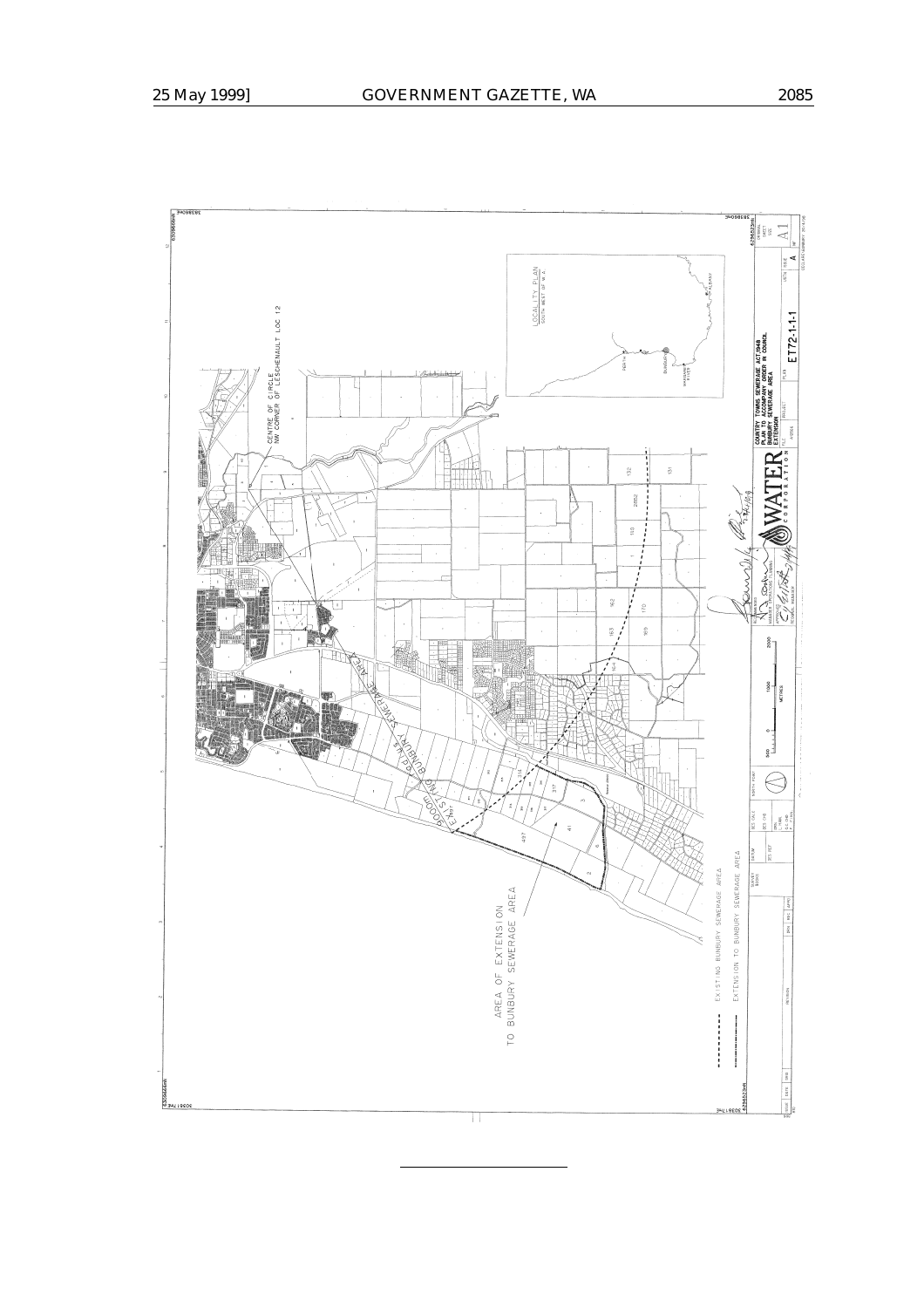## **PUBLIC NOTICES**

#### **ZZ201**

#### **TRUSTEES ACT 1962**

NOTICE TO CREDITORS AND CLAIMANTS

Ainslie Rose Joel, late of 2/2b Thomas Street, Nedlands, Music Teacher.

Creditors and other persons having claims (to which section 63 of the Trustee's Act 1962 relates) for the estate of the deceased who died 4th April 1999 are required by me the trustee Benjamin S. C. Joel of 81 Strickland Street, Swanbourne, Western Australia to send particulars of your claims to me by June 25th 1999, after that date I will convey or distribute the assets having regard only to the claims of which I have notice.

# WESTERN AUSTRALIA **RETIREMENT VILLAGES ACT 1992**

**Price: \$6.70 Counter Sales Plus Postage on 132 grams**

**RETIREMENT VILLAGES REGULATIONS 1992**

**\*Price: \$3.90 Counter Sales Plus Postage on 25 grams**

\* Prices subject to change on addition of amendments.

## WESTERN AUSTRALIA

# **FREEDOM OF INFORMATION ACT 1992**

**\*Price: \$13.90 Counter Sales Plus Postage on 365 grams**

\* Prices subject to change on addition of amendments.

## WESTERN AUSTRALIA

## **YOUNG OFFENDERS ACT 1994**

 **\*Price: \$15.50 Counter Sales Plus Postage on 300 grams**

**YOUNG OFFENDERS REGULATIONS 1995**

**\*Price \$3.90 Counter Sales Plus Postage on 65 grams**

\*Prices subject to change on addition of amendments.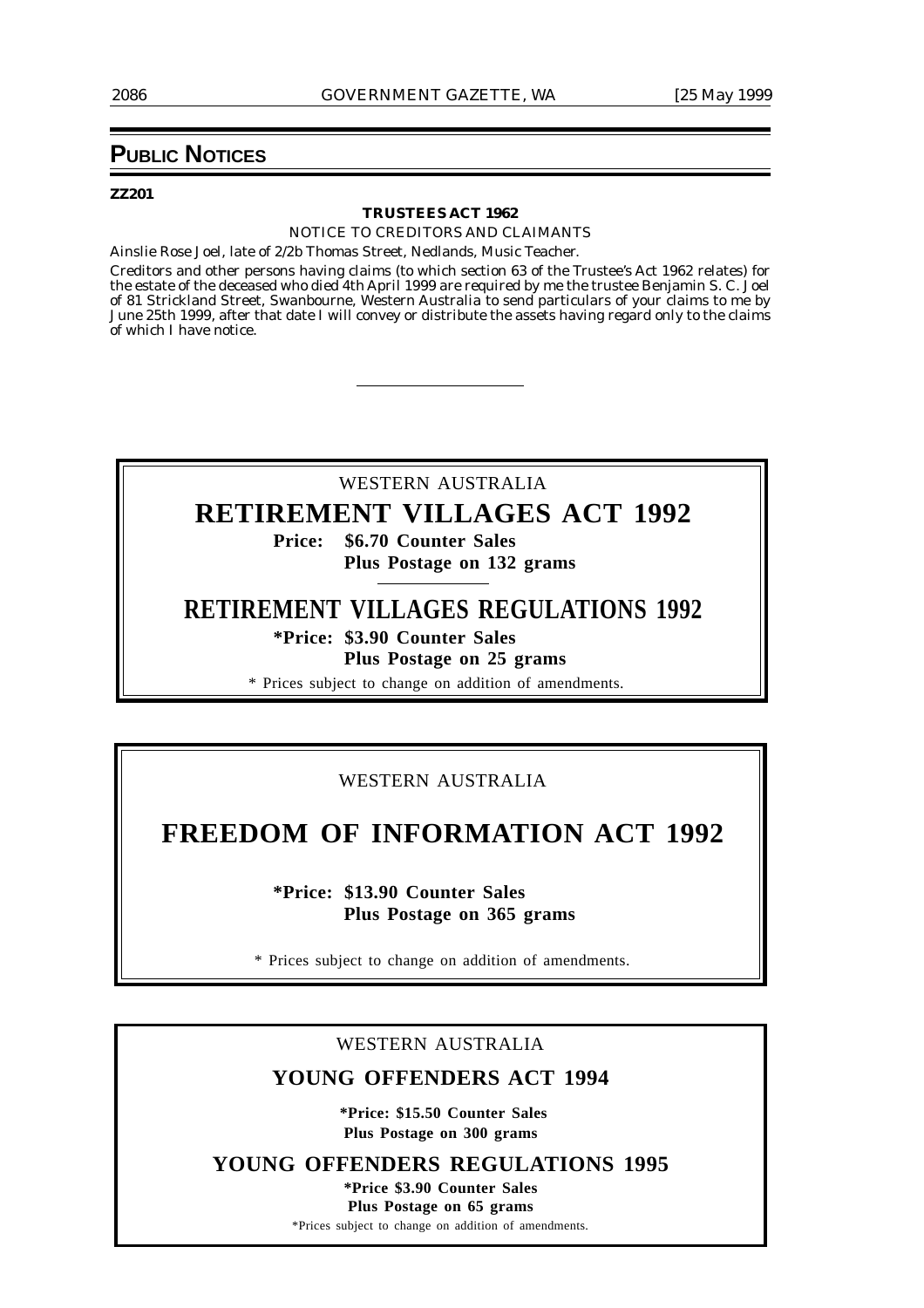# New Publication - Now Available!

# The Western Australian **Parliamentary Handbook 1998**

This volume has been available through 19 editions for over three-quarters of a century and the effective reworking of its contents and presentation which was achieved in the centenary edition has now been greatly enhanced by the addition of a number of "user friendly" aspects. Use of colour coding and the addition of a comprehensive index make the information much more accessible than in the past. Clear and logical presentation of information which covers not only biographical details of current Members and Officers of Parliament, but also a comprehensive historical record presented chronologically of Members of the Legislative Assembly from 1832 until the present day helps us all.

In addition to that general information, there are a number of small but extremely useful sections which deal with questions often asked about the Parliament, such as the youngest and oldest members ever to occupy various offices, statistics relating to women members of the Western Australian Parliament, slightly quirky information related to Members of Parliament who have been close relations, as well as concise and valuable information relating to changes of total membership and new membership following general elections and information on referendums

This volume is recommended as an invaluable reference tool for schools, researchers, private business organisations, government departments and authorities and local community libraries.